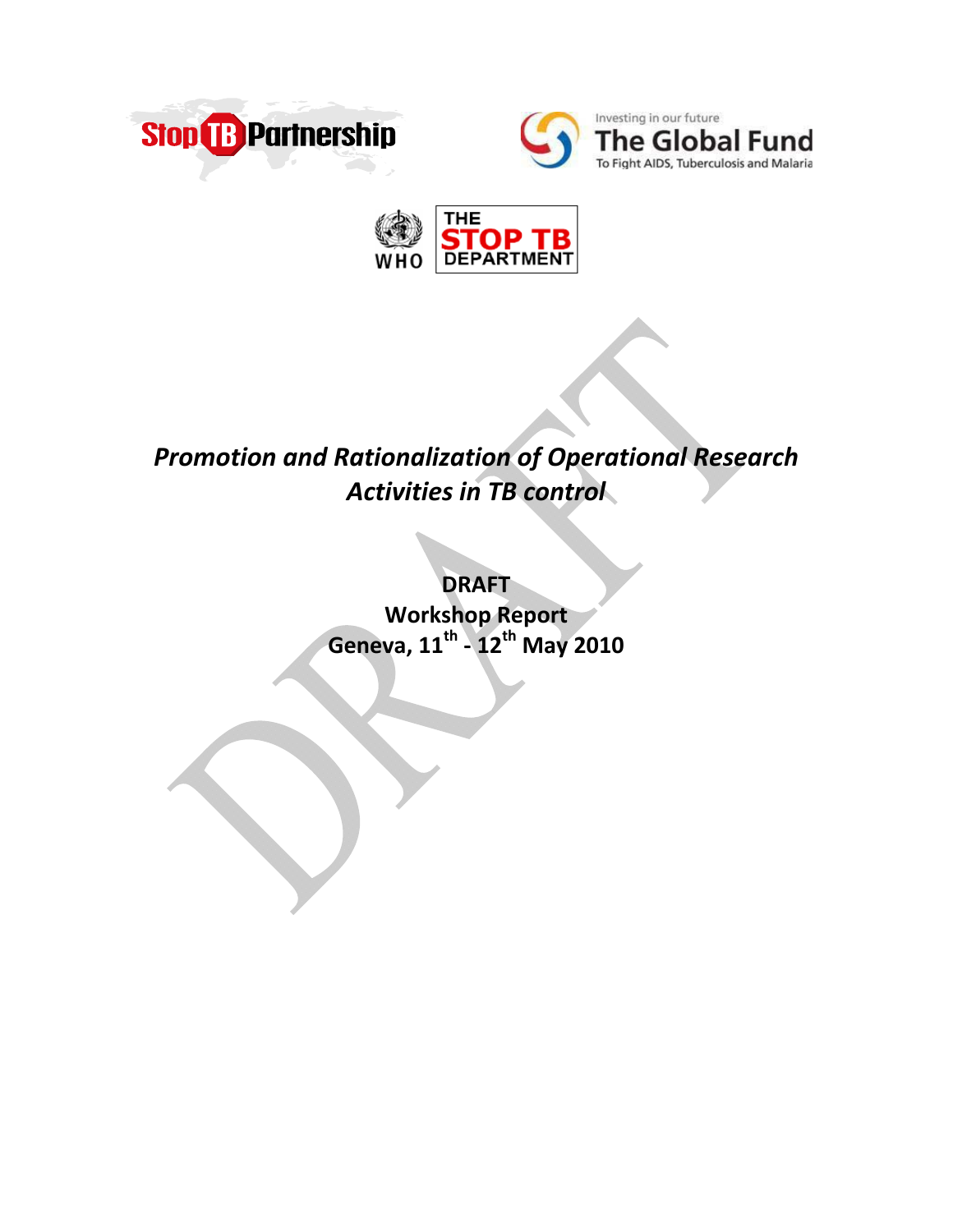## **Objectives of the workshop:**

- 1. To identify research priorities in Operational/Implementation Research for improved TB control, with the view to contributing to the development of an International TB Research Agenda
- 2. To address the translation gaps for implementation of current and innovative technologies and service designs for TB control
- 3. To update the Operational/Implementation Research part of the Global Plan to Stop TB 2006‐2015

## **Methods:**

The workshop relied on a series of thematic *sessions* identified as key areas where evidence is lacking for proper implementation of current or novel technologies and novel service delivery models at the Expert Group Meeting in February 2010. In each of these thematic sessions, a broad overview of the situation was first presented by a designated speaker, followed by short presentations by 1 or 2 discussants who addressed key points and issues. These were followed by all group discussions in which participants were expected to identify the *gaps* and describe the *expected OR activities* to be carried out in order to improve programme activities with present tools and interventions and enhance uptake of new tools and interventions. For each of the thematic areas, participants were to define: (i) what research was needed, (ii) at what level (local, national, or multicountry/international), (iii) in which timeframe (short, medium or long‐term), and (iv) the methods to be used. A designated rapporteur summarized the propositions from the audience and gave full feed‐back to the whole audience on the second day.

# **DAY 1:**

The meeting was opened by Marcos Espinal, Executive Secretary, STP, who insisted on the importance of improved TB control to reach the objectives of the Global Plan to Stop TB and on the need to address gaps that hamper the improvement of interventions for TB control and uptake of new tools. There is a paucity of research to help countries developing their own guidelines for optimal TB control, and there is a need of evidence‐ base recommendations to be formulated on what does work and what does not work in TB control. Christian Lienhardt (CL) then described the Objectives of the meeting and presented the process currently undertaken by the Stop TB Partnership to revise and update the Global Plan to Stop TB. He also introduced the TB Research Movement (RM) that has been launched by the Stop TB Partnership and WHO.

# *Session 1:* **From local to global scale: the spectrum of operational/implementation research**

After reviewing briefly the existing definitions of OR, CL showed how OR, in its broad sense, covers a *spectrum of research activities,* from local setting‐oriented research to international policy guiding research. He observed that the type and scale of OR is largely dependent on the objectives of the research and its expected level of *impact,*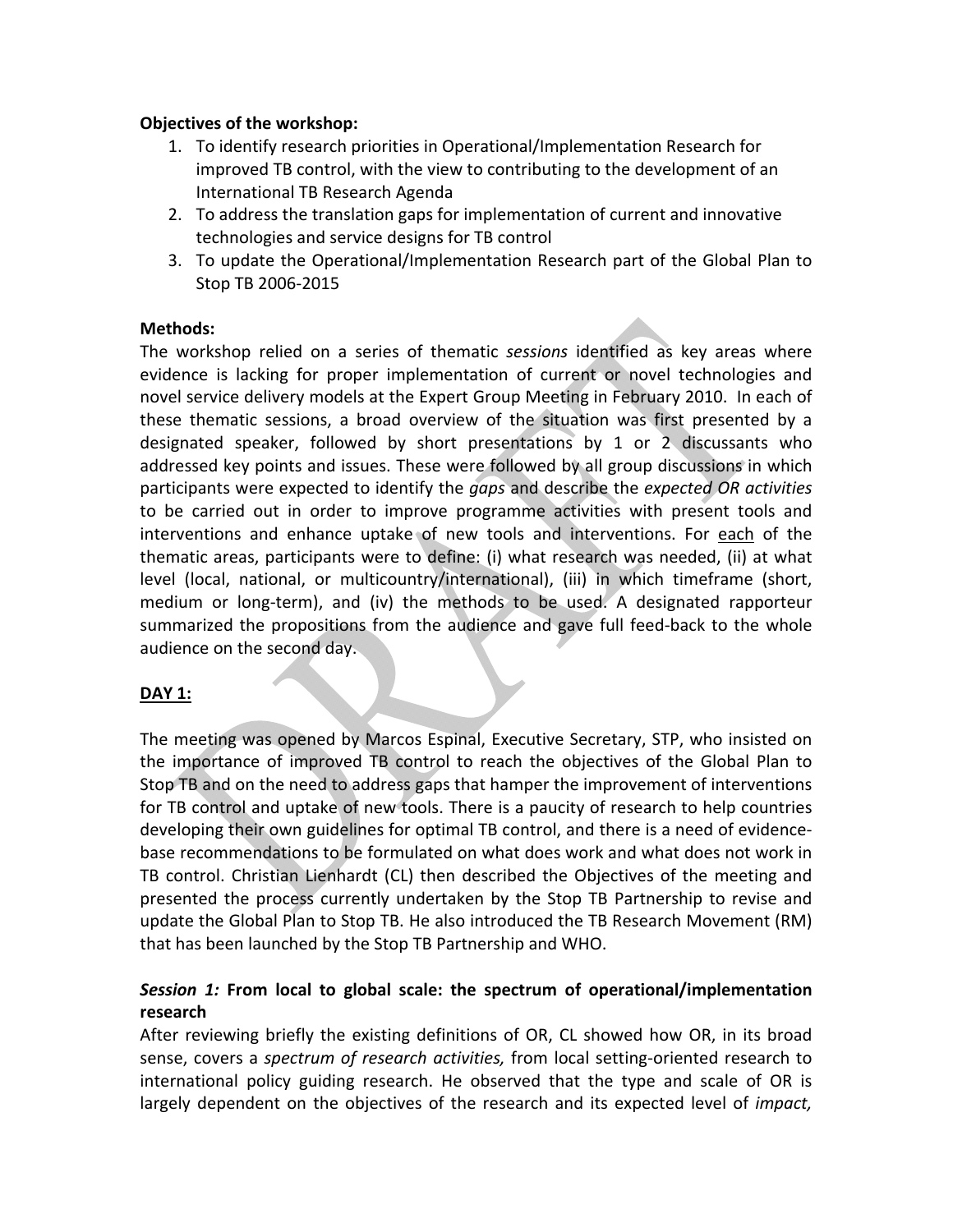that determine the relevance, replicability and generalisability of the results. On one end of the spectrum, local setting‐oriented research aims at improving local management and practices through audit‐like approaches and local hypothesis generating studies (often qualitative but using properly defined methods). In order to ensure generalisability and replicability, local hypothesis testing studies would require significant attention to important methodological details (hypothesis, definitions, design, data collection, management and analysis, etc) and input from epidemiologists and statisticians, so as to be relevant well beyond the local setting. Other disciplines such as economic evaluation might also be useful. On the other end of the spectrum, is measurement of the impact of new interventions, or collection of information to guide international policies, for which capacity building is important to understand the different sorts of evidence needed and how reliable they might be.

Then, Frank Cobelens and Sanne Van Kampen showed the results of a Systematic Reviews (SR) of OR projects conducted on the areas of (i) clinical algorithms for diagnosis of smear‐negative TB, (ii) implementation of IPT for contacts of TB cases, and (iii) implementation of IPT in HIV infected persons. These SR showed the variability of studies done and the variability of their results, and showed the difficulty to define criteria for relevance and generalisibility of results. Furthermore, they showed clear gaps in OR with regard to their potential to inform policy decision, and the need for a coordinated action at global level.

## *Session 2:* **Funding Operational Research**

Jacqueline Bataringaya reviewed the GF‐supported programmes and the place of OR in GF grants. Presently, within GF grants, OR is budgeted as part of M&E and is to the scale of 5‐10% of the grant. Jacqueline presented the perspective for the GF in the near future, that include: (i) establishing a curriculum on OR in collaboration with key partners (WHO, IAS, PEPFAR, UNAIDS, WB); (ii) the development of a joint OR information system to make OR outcomes transparent and widely available; and (iii) the design of multi‐centric OR proposals as part of GF multi‐country application. She presented some key questions to moving forward (do we have a coordinated effort to mobilize funding for OR in TB control?), as well as some opportunities, such as PEPFAR Phase II, that states that "study proposals submitted in response to the FY2010 Public Health Evaluation call for concepts are encouraged to focus on bringing evidence into practice to improve service delivery and outcomes".

Then, participants examined the need for OR in 5 selected areas (see Report of the Expert Group on OR - 22<sup>nd</sup> February 2010):

- ‐ Access, Screening and Diagnosis of TB
- ‐ Developing sustainable collaboration with all practitioners for TB care and control*.*
- ‐ TB/HIV: prevention of TB in HIV patients and combined HIV and TB treatment
- ‐ Treatment of DS and M/XDR‐TB: optimal access and delivery, community participation
- ‐ Capacity Building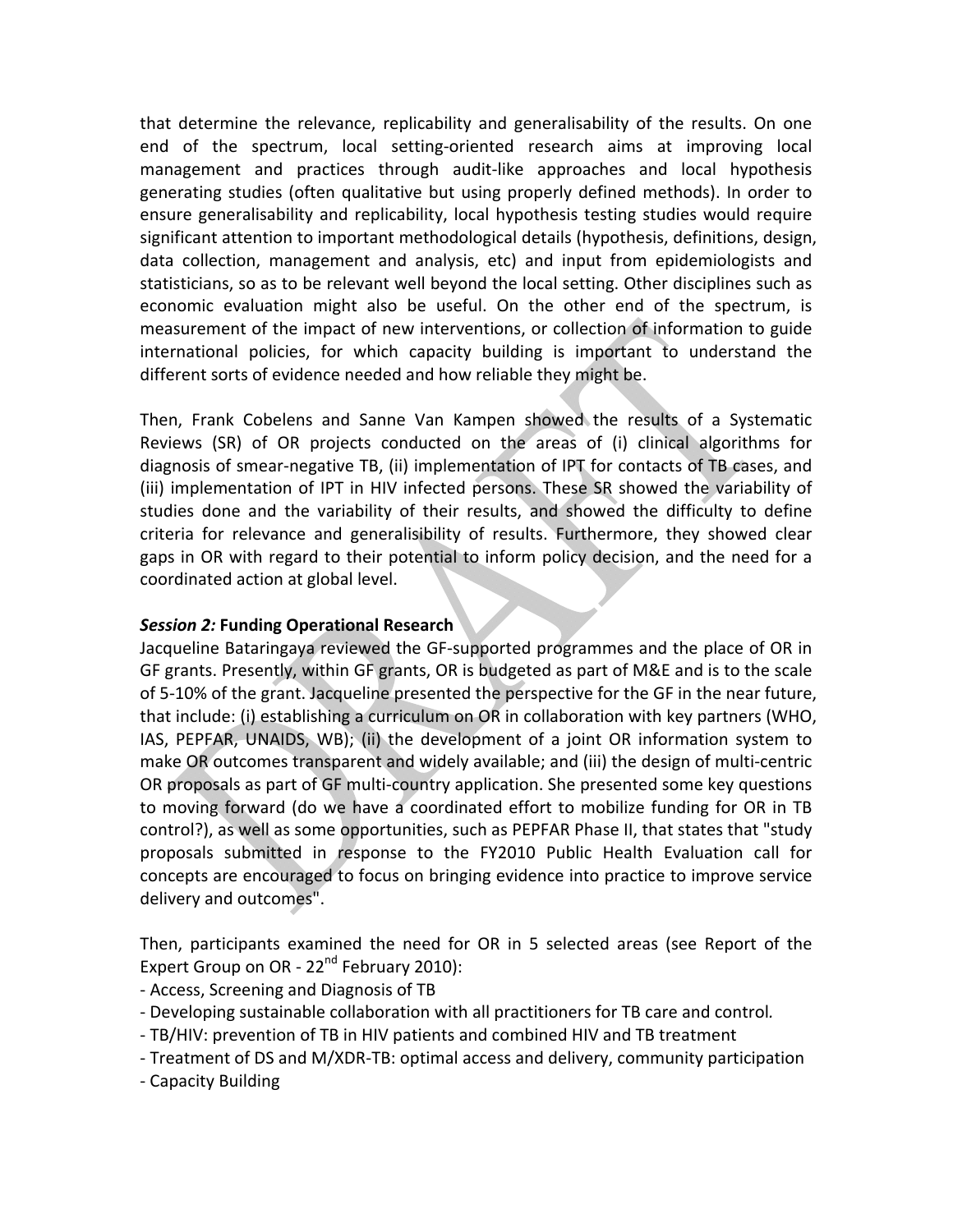#### *Session 3:* **Access, Screening and Diagnosis of TB**

*see the Session specific reports in Annex*

## *Session 4:* **Developing sustainable collaboration with all practitioners for TB care and control***.*

*see the Session specific reports in Annex*

## *Session 5***: TB/HIV: prevention of TB in HIV patients and combined HIV and TB treatment**

*see the Session specific reports in Annex*

## **DAY 2:**

#### *Session 6***: Treatment of DS and M/XDR‐TB: optimal access, delivery and community participation**

*see the Session specific reports in Annex*

#### *Session 7***: Capacity Building**

*see the Session specific reports in Annex*

#### **Engaging in the Health Systems Research Agenda:**

Diana Weil (WHO/STB) and Shenglan Tang (WHO/TDR) stressed on the need to engaging health system research, so as to address potential constraints in the areas of management capacity, policy & regulation, service delivery, as well as drug and diagnostics logistics/supply systems. Financing systems (patient costs, social protection), as well as Human resources aspects need also to be considered. Links with potential institutions involved in HSR were presented. The challenge is also to understand the relationships between community and their health systems, which relates to locate situations.

Then, the rapporteurs from each session presented a feed‐back and summary of the presentations and discussions, highlighting the potential OR priorities to be addressed in each of the thematic areas, categorized according to the level they have to be addressed (i.e. locally, nationally or internationally) and their expected timeline (short, medium or long-term). Discussions went on for each of the thematic areas - for example, the need to link what is taking place at local and international levels for IPT for PLHIV, or the need to link several countries to address issues related to implementation of new diagnostics recommendations and interventions. Participants agreed that the OR priorities identified have to be carried out at various levels and that these are not mutually exclusive. Novel and creative thinking is needed to address gaps between policy recommendation and implementation, from the local needs to the larger frame. There is scope for wide cooperation on this, as exemplified by the TUG initiative that groups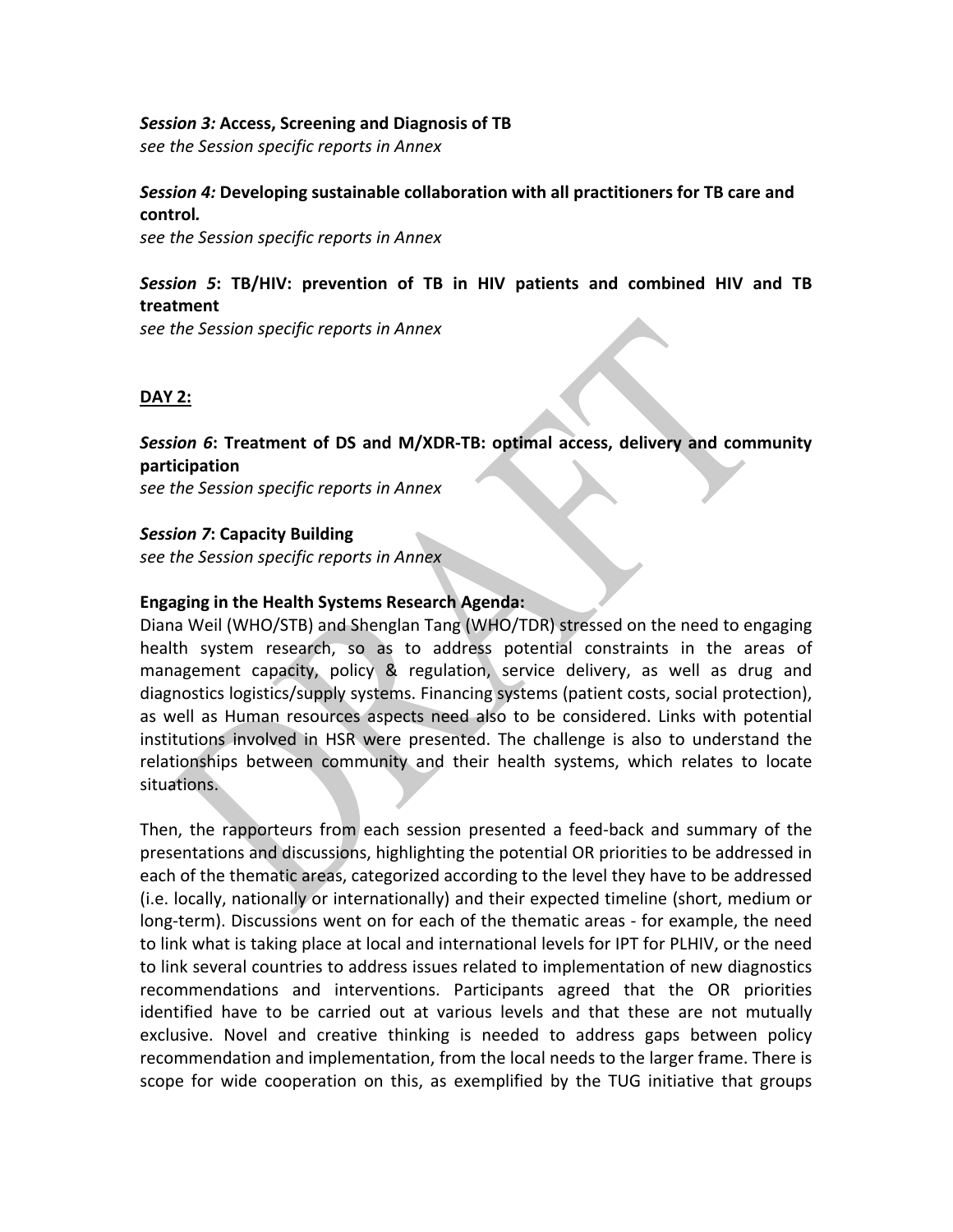countries from Eastern Europe to address issues related to the use and implementation of new diagnostics (supported by TDR, The Union and the Global Fund).

Finally, Mario Raviglione closed the meeting, emphasizing the importance of OR to improve TB control, and placing it into the larger context of the Stop TB Strategy. He mentioned the importance of developing an Agenda for OR in TB that will be integrated into the overall international Research agenda that the Research Movement is presently developing and that will be shared with all major stakeholders.

## **Next steps:**

The OR priorities identified in the 5 thematic areas are fully described in the Annex. They will be shared with the larger group of the Stop TB Partnership Working Groups for comments and amendment as appropriate.

The outputs of this workshop will serve the following 3 objectives:

- 1. Inform the update of the "Global Plan to Stop TB" in terms of OR activities to be carried out over the next 5 years;
- 2. Inform the GF on the necessity to carry out concerted OR projects within the frame of their support to countries;
- 3. Be included in the International TB Research agenda that is being prepared by the TB Research Movement

**Christian Lienhardt TB Research Movement 10th June 2010**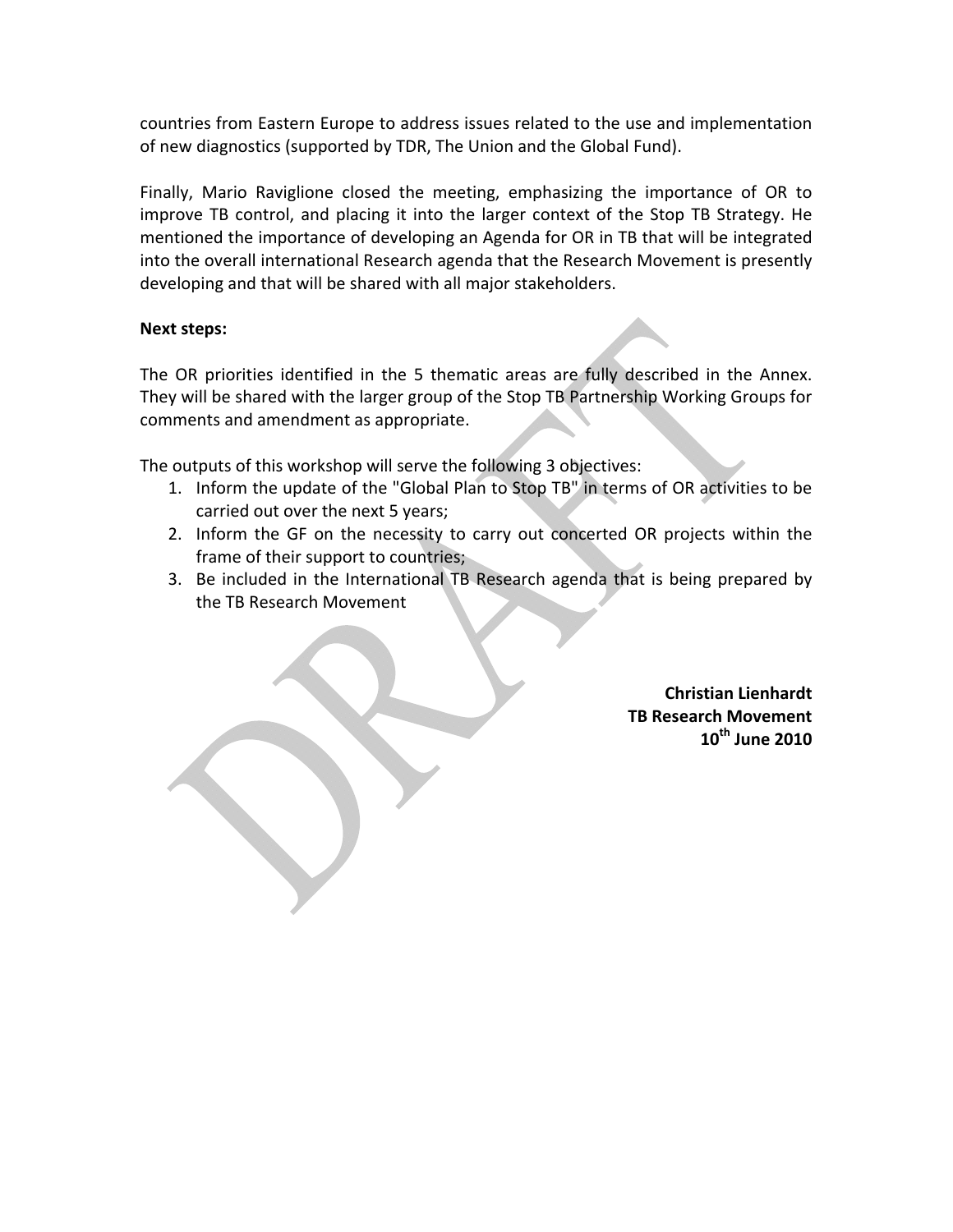# **Annex 1**

*Operational Research Priorities identified in the areas of* 

**1. Access to screening and diagnosis of TB**

**2. Developing sustainable collaboration with all practitioners for TB care and control***.*

**3. Prevention of TB in HIV patients and combined HIV/TB treatment**

**4. Treatment of Drug‐susceptible and M/XDR‐TB: optimal access, delivery and community participation**

**5. Capacity Building for Operational Research**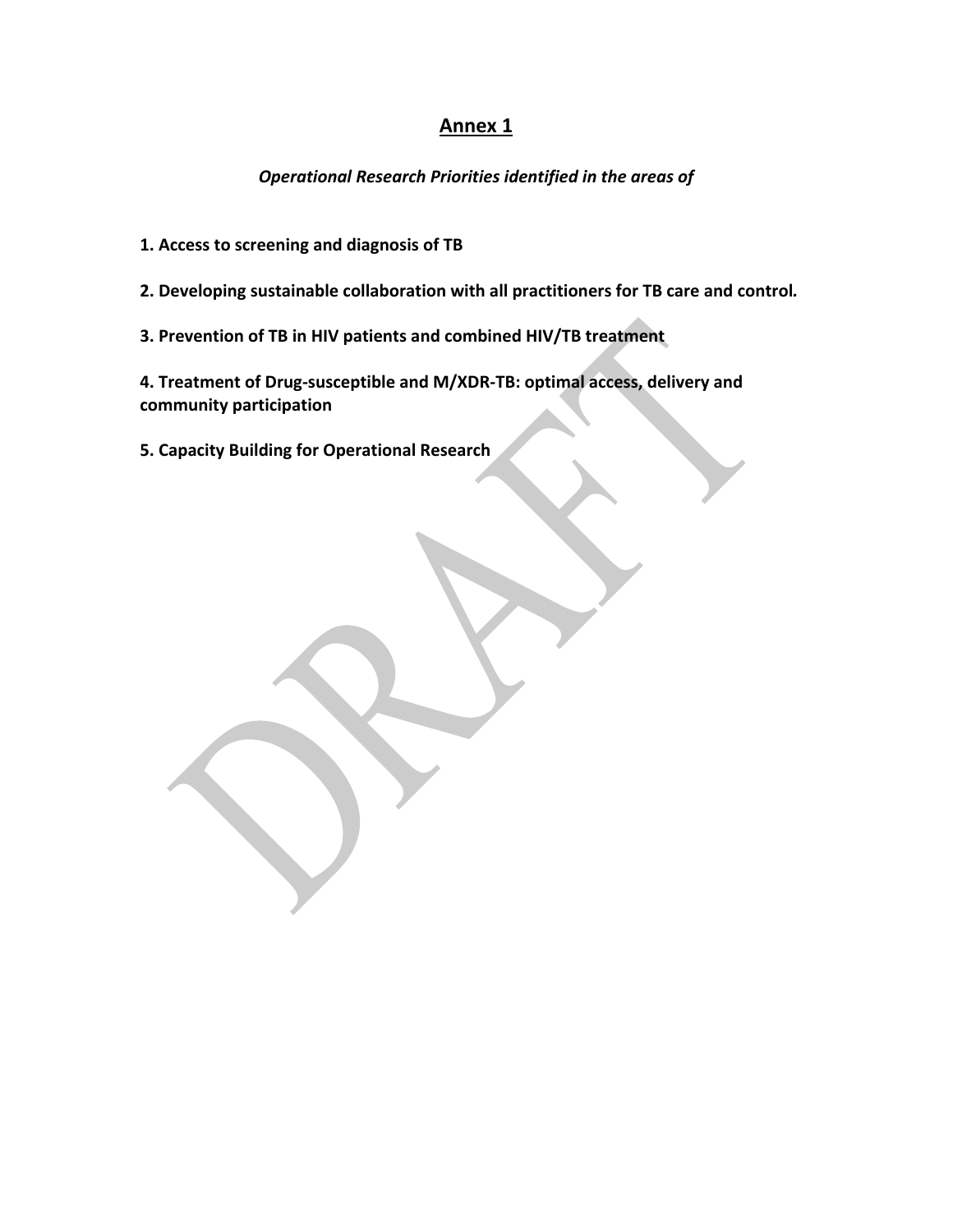#### **I. Improving Access, Screening and Diagnosis of TB**

Andrew Ramsay, Afranio Kritski, Maarten Van Cleeff, Gillian Mann, Anne Detjen

**Goal of the session:** To identify and prioritize operational research needed to improve access to and use of diagnostic services, to increase early TB case‐detection and improve the diagnosis of DS‐TB, M/XDR‐TB and TB/HIV

#### **Rationale:**

TB control in most endemic countries relies heavily (if not solely) upon direct sputum smear microscopy, as this is the only simple test that can be used below reference laboratory level. Currently, however, only about 60% of all infectious TB cases are being detected with this test, and a proportion of those detected (i.e. listed in the laboratory registers as having at least one positive smear) do not come back to the clinic after submitting the first specimen, so do not receive appropriate treatment. In addition, among the estimated half a million cases of MDR-TB globally, only a tiny fraction are identified and treated appropriately. From the diagnostic perspective, this is largely due to services not being accessible to patients. Diagnostics services for drug‐resistant TB are based on complex technologies that require sophisticated biosafe laboratories with highly-trained staff, and so are rarely available outside of national reference laboratories. As transport of specimens from the periphery to the centre is problematic, services are usually non- or dysfunctional. Similarly, since direct smear microscopy is less sensitive in HIV‐associated TB, further testing using complex technologies in sophisticated laboratories is needed to reliably diagnose HIV/TB. New simple inexpensive tools are needed to identify the various forms of TB (including drug‐ resistant and HIV‐associated TB) at the lower levels of health services. Current assessment of the present diagnostics pipeline suggests that these tools will not be available within the next 5 years. However, the WHO has endorsed the use of at least 10 new diagnostic tools (technologies or approaches) since 2007 that, if used wisely, could facilitate considerably TB control. There is, however, insufficient evidence available to determine which package of diagnostic tests would work best in a given set of circumstances, and there is little guidance available to countries on what new diagnostic tools, or combinations of tools, should be implemented in particular epidemiological/health system settings and at what level of the health service it should be done. Such provisional guidance could act as the starting point for implementation in an operational research context and for the collection of multiple country experiences to better guide regional or global policy in future. This requires the creation of a conducive environment for operational research around TB diagnostics and diagnostics services preferably using a multi‐disciplinary approach, based on careful situation analysis.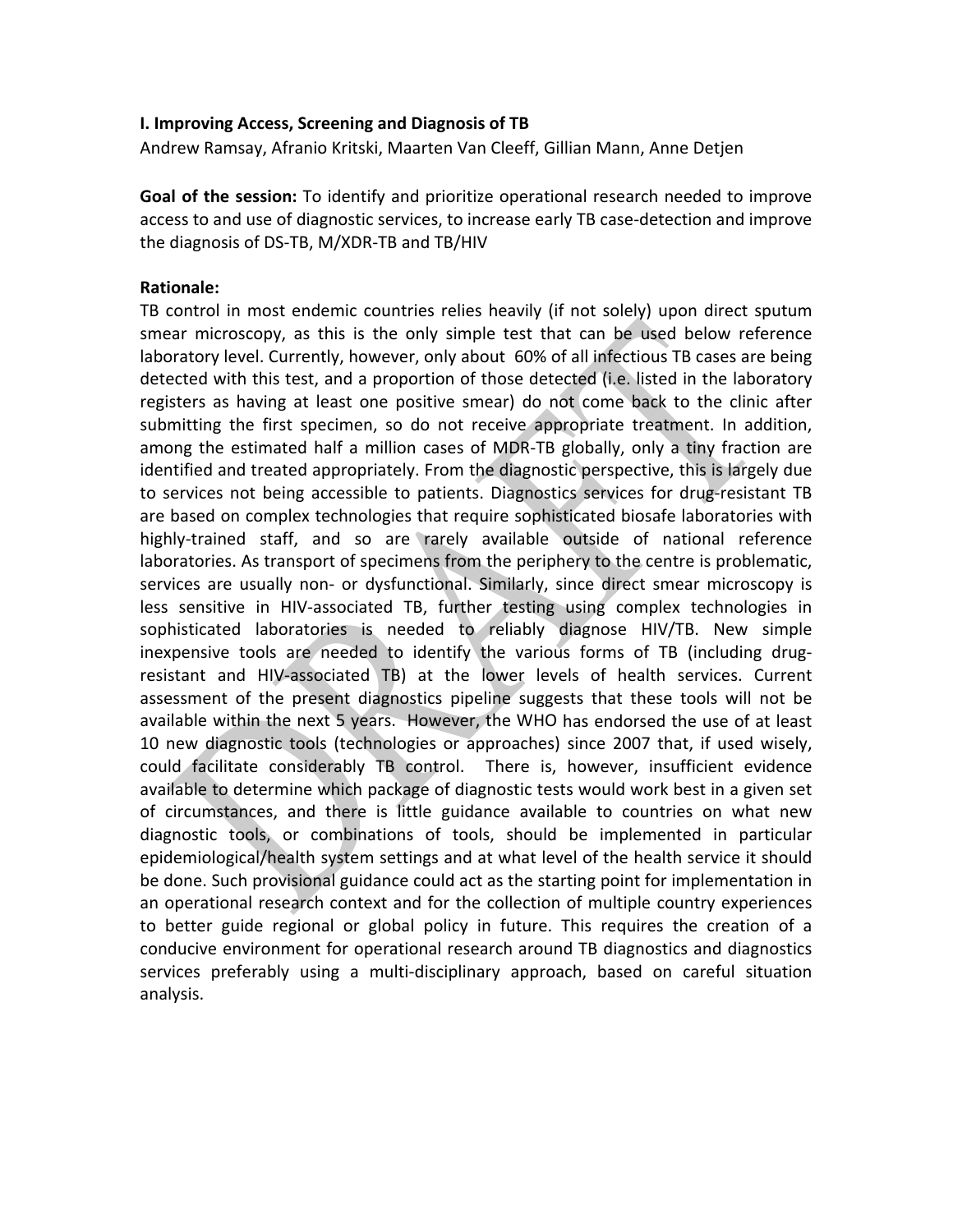## **Identified outstanding questions for optimization of diagnosis for TB:**

#### **1. Improving access to TB diagnosis:**

Based on the most currently used TB diagnostic test (sputum smear microscopy), what are the socio–economic and qualitative barriers that influence TB diagnosis at patients and health providers levels (in terms of timeliness of diagnosis, convenience and cost to patient, prevention of primary default)? Which interventions (decentralization to primary level facilities, decentralization into communities, use of mobile clinics etc) would be most effective in overcoming these barriers? How to bring diagnostic services closer to the community (decentralization, active case‐finding, mobile systems, etc), and how to integrate them in the general health system, keeping in mind that the nature of the technology employed and how it is delivered will determine patients' access to the service ?

## **2. Improve suspects' and high‐risk groups' screening:**

The major questions are: what should people be screened for, who should be screened, and how should they be screened? For this, we need to identify the high risk groups for different forms of TB at which to target intensive case‐finding (PLWH, prisoners, vulnerable groups, MDR suspects, contacts), and define appropriate screening algorithms and test methods (eg. symptomatic, digital chest X‐rays, LED and/or front‐ loaded and/or other laboratory tools). Similarly, reliable methods for ruling‐out active TB need to be established, for IPT delivery for example. Such questions are context specific, and screening approaches may vary among risk groups and so will the yield of screening approaches.

#### **3. Service delivery: using the introduction of new tools to improve practices:**

The WHO has recently endorsed optimized smear microscopy approaches (front loaded microscopy, LED microscopy), molecular diagnostic tests and a variety of commercial and non-commercial options for culture and drug-susceptibility testing (such as MODS, Colorimetric Redox Indicator, Nitrate Reductase Assay). How to introduce these new tools in current health systems ? What would be their contribution to improved case detection and treatment of DS and DR‐TB ? How can TB diagnostics services be integrated with other diagnostic services for infectious as well as non-infectious diseases? What are the pros and cons? The delivery of these services will clearly depend upon the existence of a functional and interconnected tiered health system. OR must address the issues associated with dysfunction in specimen and patient referral systems, as well as the communication of and response to laboratory results.

# **4. Building accessible, effective and efficient diagnostic services with new diagnostic tools:**

*The MAJOR question across all the above areas is "what combination of diagnostic tools should be introduced and what determines the appropriateness of particular combinations to given national programmes/health services?"* Until we start addressing this question, most of the work in areas 1 ‐ 3 above will remain unfocused. This needs a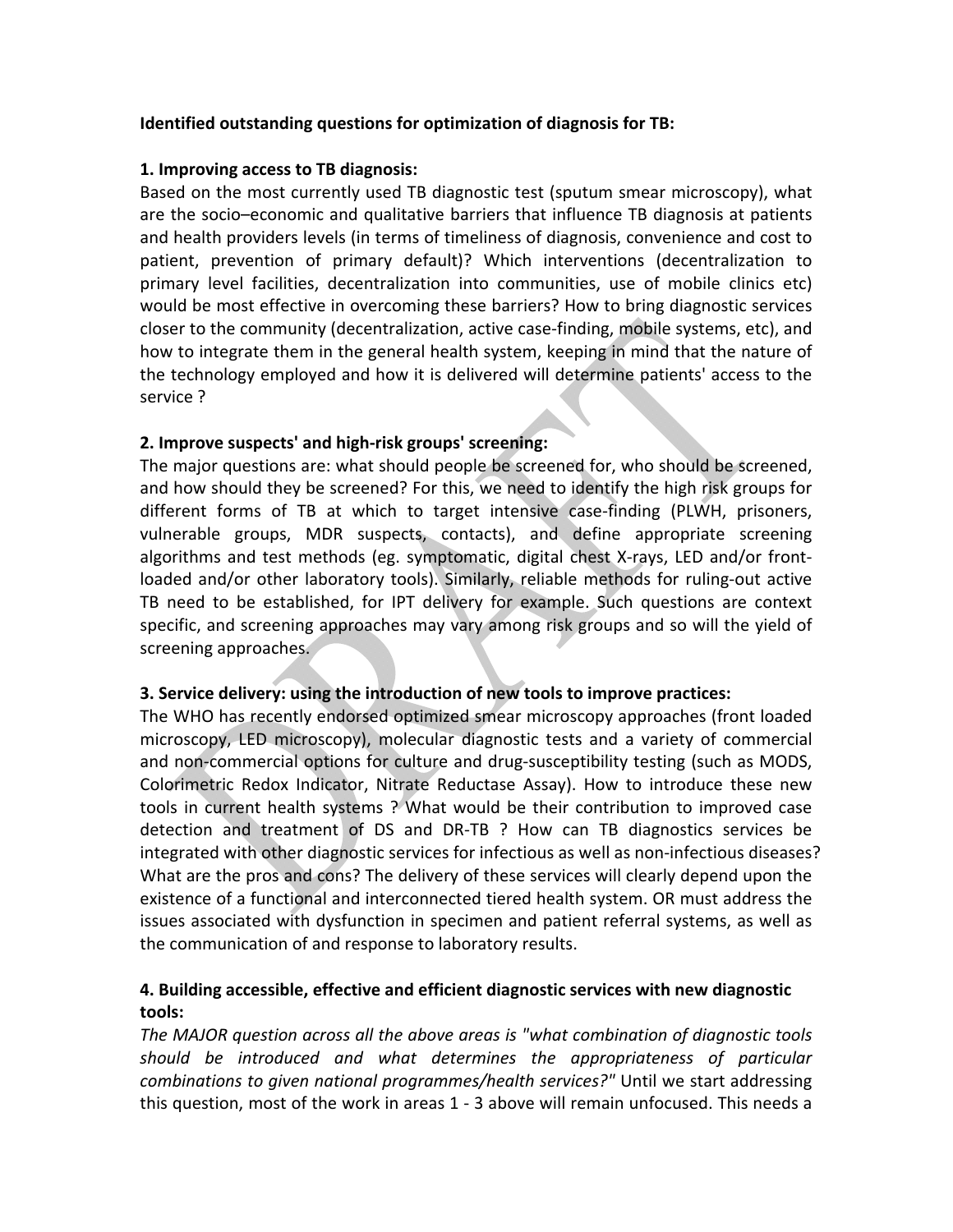broad approach to either revise existent or develop new clinical algorithms incorporating the use of diagnostic tests, taking into account the prevalence of HIV and HIV‐associated TB, the prevalence of multi‐ and extensively‐drug resistant TB, as well as infrastructural issues such as transport and health systems assessment. Such changes would have major implications for the administration of the National TB Control Programme and the Ministry of Health. Starting work in this area will require the identification of "provisional best‐fits" packages of particular diagnostics that might be used effectively and efficiently in a given epidemiological and infrastructural situation.

## **Priority Areas for Operational Research:**

The research questions have been prioritized with a view to facilitating operational research that could lead to improvements in the accessibility, quality and scope of diagnostic services for tuberculosis. The same knowledge is needed at all levels from local to international and the research questions need to be asked at all levels. There may be different answers at different levels.

**1. Situation analysis**: this is the baseline assessment. Studies need to be conducted to *identify the local barriers to access to diagnosis of TB* in order to allow better use of *existing systems* for diagnosing TB (all forms) in various populations (including difficult‐ to-reach populations) and specific risk groups (TB suspects, DS-TB, re-treatment, DR-TB, HIV, children). Importantly, these studies need to be done carefully so as to deliver relevant and reliable results.

‐ level: local, national

- ‐ time frame : short‐term ‐ within next 6 months
- ‐ method: descriptive study, qualitative study

**2. Identification of new programmatic approaches,** including revised clinical algorithms for TB diagnosis, and definition of the proper use of new diagnostic tool(s) in specific settings and populations (i.e. screening or confirmatory, rule-in or rule-out, etc...) so as to maximize their impact. Examples of such approaches could be: (i) the development of improved clinical algorithms for smear‐negative TB in high, medium and low HIV prevalence settings with and without access to (digital or conventional) chest x‐ray; or (ii) the identification of specific risk factor profiles for MDR‐TB in different settings, that could be used for the presumptive identification of suspect MDR‐TB cases or identification of MDR‐TB risk groups.

‐ level: local/national and international

‐ time frame : short‐term ‐ within next 6 months

‐ method: Expert Group Meeting based on systematic reviews. Comparative intervention studies**.** This also needs HSS approaches to build stronger management and supervision.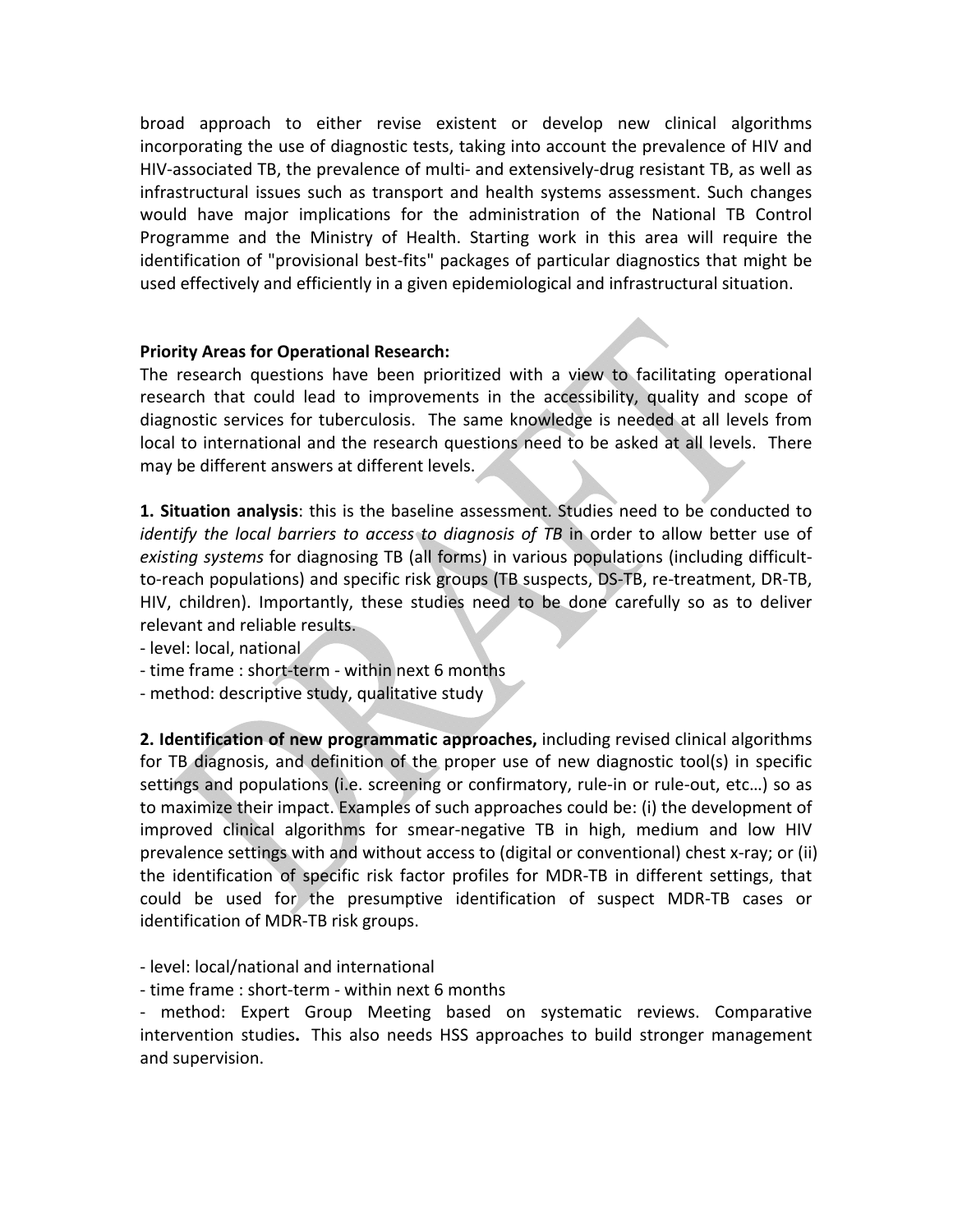**3. Identification of "provisional best‐fit" packages of diagnostic interventions and/or tools in different settings:** are infrastructure and delivery systems appropriate for implementation of the new test in the country? Are health care providers willing and able to utilize the new test? Does the new test facilitate equitable access to all patients? Will it reduce diagnostic delay ? What is the impact on patients' outcome, etc?

A *progressive stepwise approach* can be proposed, that relies first on existing tools (optimized smear microscopy and smear‐negative clinical algorithms, the only methods that can currently be utilized at the lower levels of health services in low and middle‐ income countries), and then builds‐up on the introduction of new tools.

*(1). Improving technical performance of sputum smear microscopy services for TB:* The WHO has recently endorsed a more sensitive definition of a smear positive case and has endorsed tools to reduce the workload in smear microscopy labs (2‐ specimen approach) and increase sensitivity of sputum smear microscopy (LED‐ based fluorescence microscopy). Can a combination of these reduce the workload in smear microscopy labs and increase the number of sputum smear positive cases detected in routine settings? Does it increase the TB notifications and number of patients cured? How cost-effective is the approach?

*(2). Improving treatment access for sputum smear positive (SS+) TB cases detected.* Based on the above, can same‐day smear examination (with or without same‐day reporting and treatment initiation/referral) reduce initial default? Does it lead to improved access to treatment? How cost-effective is the approach? Are there opportunities for integrating infection control practice with reorganization of patient flow in waiting rooms?

*(3). Improving the presumptive (non‐bacteriological) detection of smear‐negative tuberculosis (including HIV‐associated TB) through smear negative clinical algorithms.* With improved sputum smear microscopy services and access to treatment at baseline, can improved clinical algorithms be applied in routine settings to increase the number of TB cases detected and accessing treatment?

*(4). Improving the detection of smear‐negative TB cases using rapid culture‐based techniques and/or line probe assays.* Building on the existence and availability of improved sputum smear microscopy services and improved presumptive detection of smear negative cases, what will be the impact of the introduction of rapid culture or line‐probe assays and rapid *M.tuberculosis* isolate identification or a combination of those? What proportion of newly detected cases will access treatment? How cost-effective is the new combined approach in routine settings? As these will highly depend on settings, Expert Group Meetings convened at global/regional level would provide guidance to countries in identifying the likely provisional best‐fit packages for particular settings.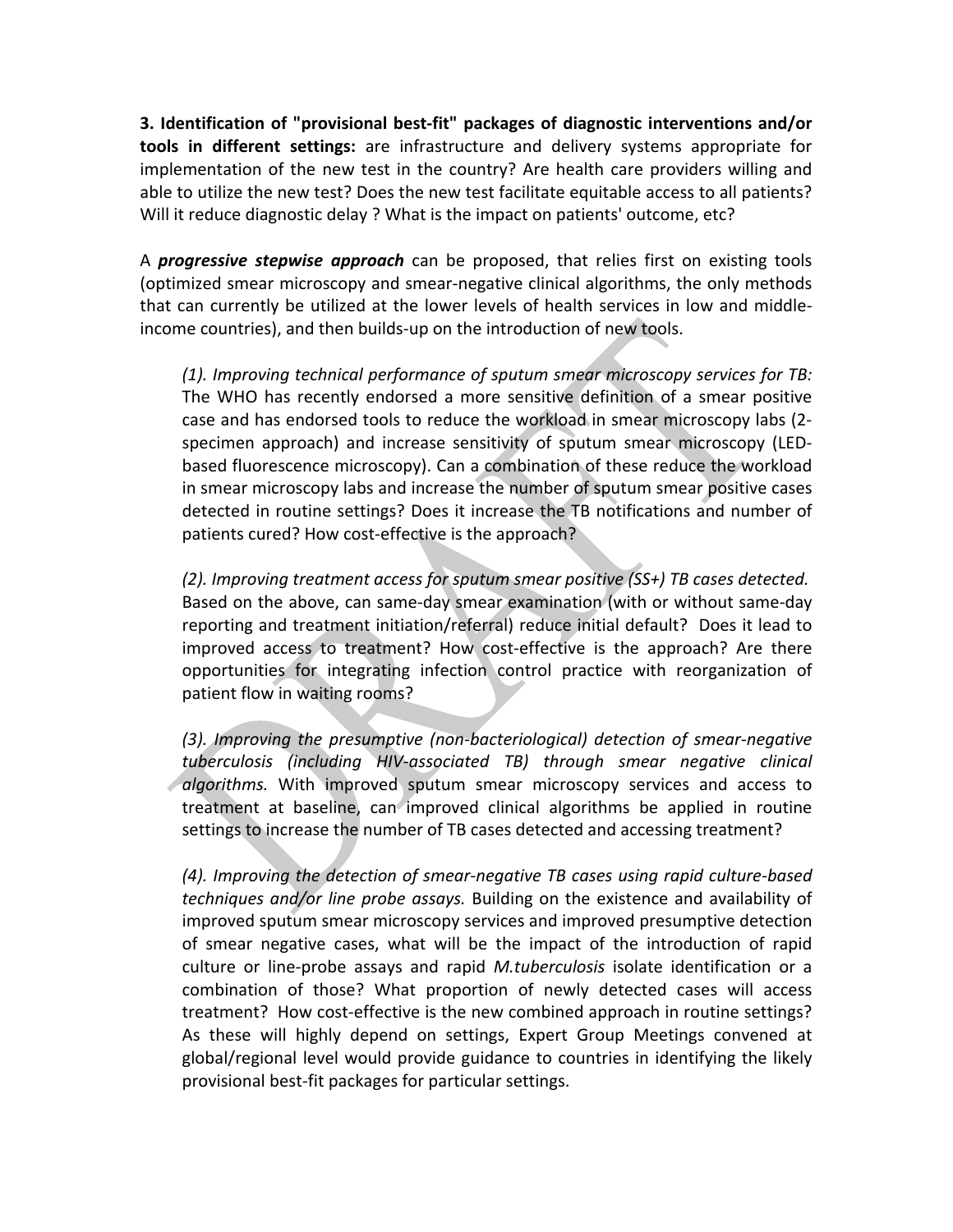*(5). Improving the detection of MDR‐TB cases using rapid culture‐based techniques and/or line probe assays.* Building on the above (availability of improved sputum smear microscopy services and improved presumptive detection of smear negative cases) and the improved identification of MDR‐TB suspects/risk group, what increase in confirmed MDR‐TB case detection will result from the introduction of rapid culture‐based techniques, rapid *M.tuberculosis* isolate identification and rapid DST? What proportion of detected cases will access second‐line treatment? How cost‐effective is the approach in routine settings. Here again, the situation will be highly dependant on the prevalence of HIV-associated or drug resistant TB together with the level of laboratory and other infrastructure (including transport/communication infrastructure) available in different settings. Expert Group Meetings convened at global/regional level should provide guidance to countries in identifying the likely provisional best‐fit packages for particular settings.

#### ‐ level: national or international

‐ time frame: short term (6 months ‐ 18 months)

‐ Method: expert group meetings setting‐up simple model studies using real‐life NTP situations as far as possible, with different epidemiological situations (high or low MDR‐ TB, high or low HIV prevalence, small/high density populations, urban/rural). This would imply identification of structures/partnerships to take the work forward, develop core protocols, identify national programmes willing to partner in the work, and secure funding. These would then be followed‐up by intervention studies based on the results of the above.

**4. Evaluation of the scale‐up impact of a new test or new package**, particularly the public health and societal consequences of scaling‐up and rolling out new diagnostic test(s). These can be conducted using, for example, the Impact Assessment Framework (developed by the Liverpool School of Tropical Medicine, the New Diagnostics Working Group and TREAT‐TB) that provides 5 layers of assessment: efficacy, equity, health systems, scale‐up analysis and policy analysis (see Annex 2).

‐ level: national or international

‐ Time frame 2 ‐ 5 years

‐ Method: quantitative and qualitative impact assessment studies; cost‐effectiveness studies;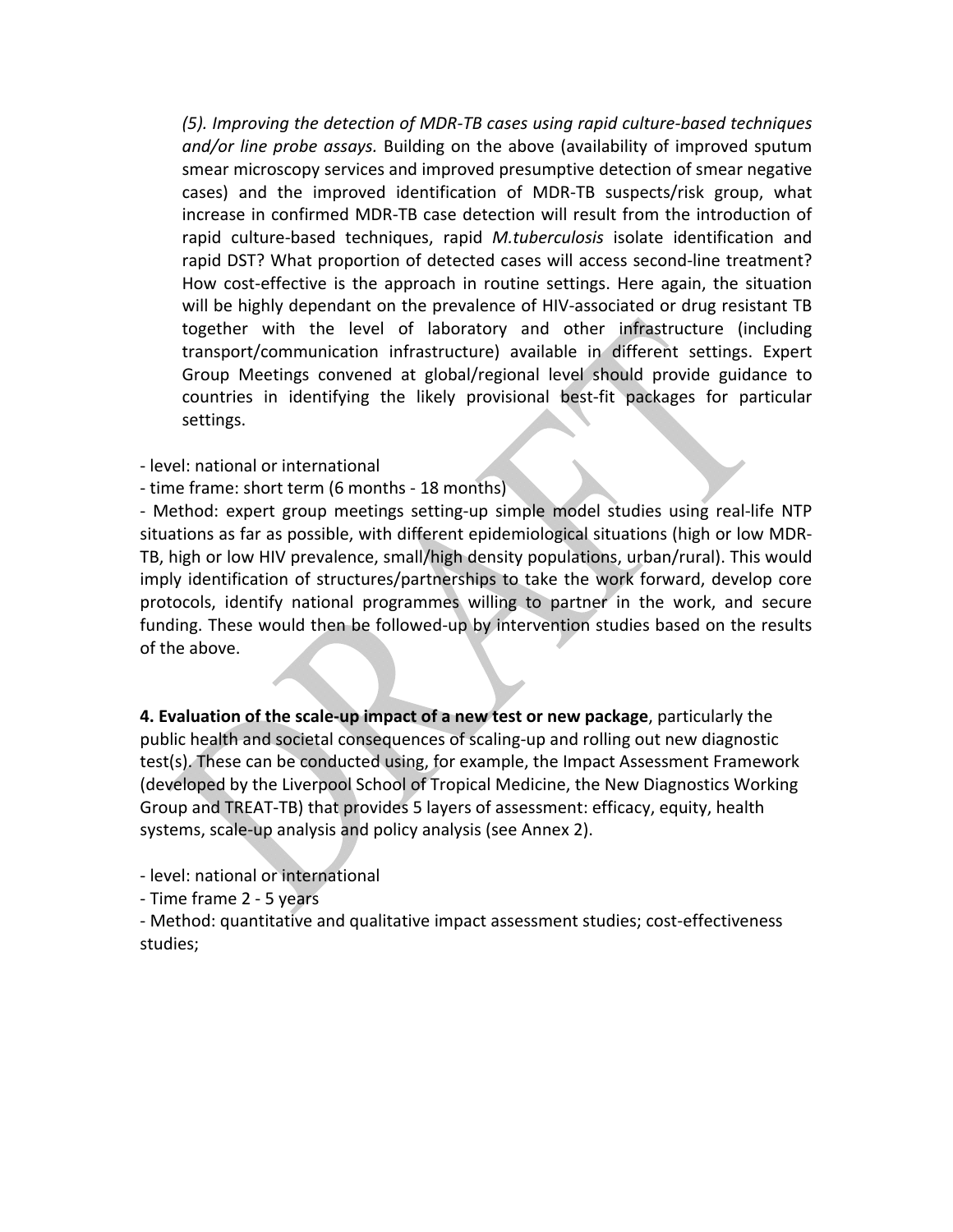**II. Developing sustainable collaboration with all care providers for TB care and control** James Newell, Zafar Ullah, Nguyen Viet Nhung, Knut Lonnroth and Mukund Uplekar

**Goal:** To achieve the targets of the Global Plan to Stop TB through fostering operational research for sustainable public‐private mix and partnerships for TB care and control

#### **Background:**

Globally, TB case detection has been stagnating at around 60% despite strengthened TB programmes. In many countries, a significant proportion of TB suspects and cases, including the poor and vulnerable populations, present themselves to a range of public and private care providers that are not linked to national TB programmes. These providers include informal and formal, commercial and non‐profit, individual and institutional private sector care providers such as traditional healers, pharmacies, GPs, private clinics and hospitals, NGOs and FBOs, and employee health services by the business sector as well as public sector care providers such as general and speciality public hospitals, academic institutions, prison and military health services. The evidence shows that TB diagnosis and treatment practices of many non‐programme care providers are inappropriate and that care seeking from diverse care providers hampers access to quality TB care, causes delays in TB diagnosis and imposes financial burden on patients. Furthermore, it is estimated that only about 5% of people with MDR‐TB are managed within TB programmes. Several Public‐Private Mix and Public‐Public Mix (PPM) projects in diverse country settings have demonstrated the feasibility, effectiveness, cost‐effectiveness and scalability of engaging non‐programme care providers in TB care and control. In some settings, PPM has also been shown to improve access, enhance equity, reduce diagnostic delays and reduce costs of care for TB patients. Subsequently, WHO advises countries to undertake baseline and periodic national situation assessment (NSA) to determine the need and scope of implementing and scaling‐up PPM. A tool to help conduct a NSA and guidance for PPM implementation is available and has been used effectively by many countries. By 2008, 58 out of 93 active global fund grants to countries had a PPM component amounting to about 5% of the total allocation.

# **Identified outstanding questions for optimization of collaboration with all practitioners:**

**1. The scale up issues.** While there are examples of PPM projects that are being taken to scale, the knowledge gaps for models or approaches for nationwide PPM scale‐up do exist. Prioritizing providers for engagement remains unclear. More needs to be learnt also about specific models and approaches for scale up, such as the use of incentives and enablers, the use of regulatory approaches, the use of social marketing and franchising. Provider segmentation and adaptation of approaches to fit specific groups of providers who are targeted to provide specific services such as TB suspect identification and referral, TB treatment support, etc. need to be better understood and the role of PPM in the broader aspects of TB Intensified Case Finding (early and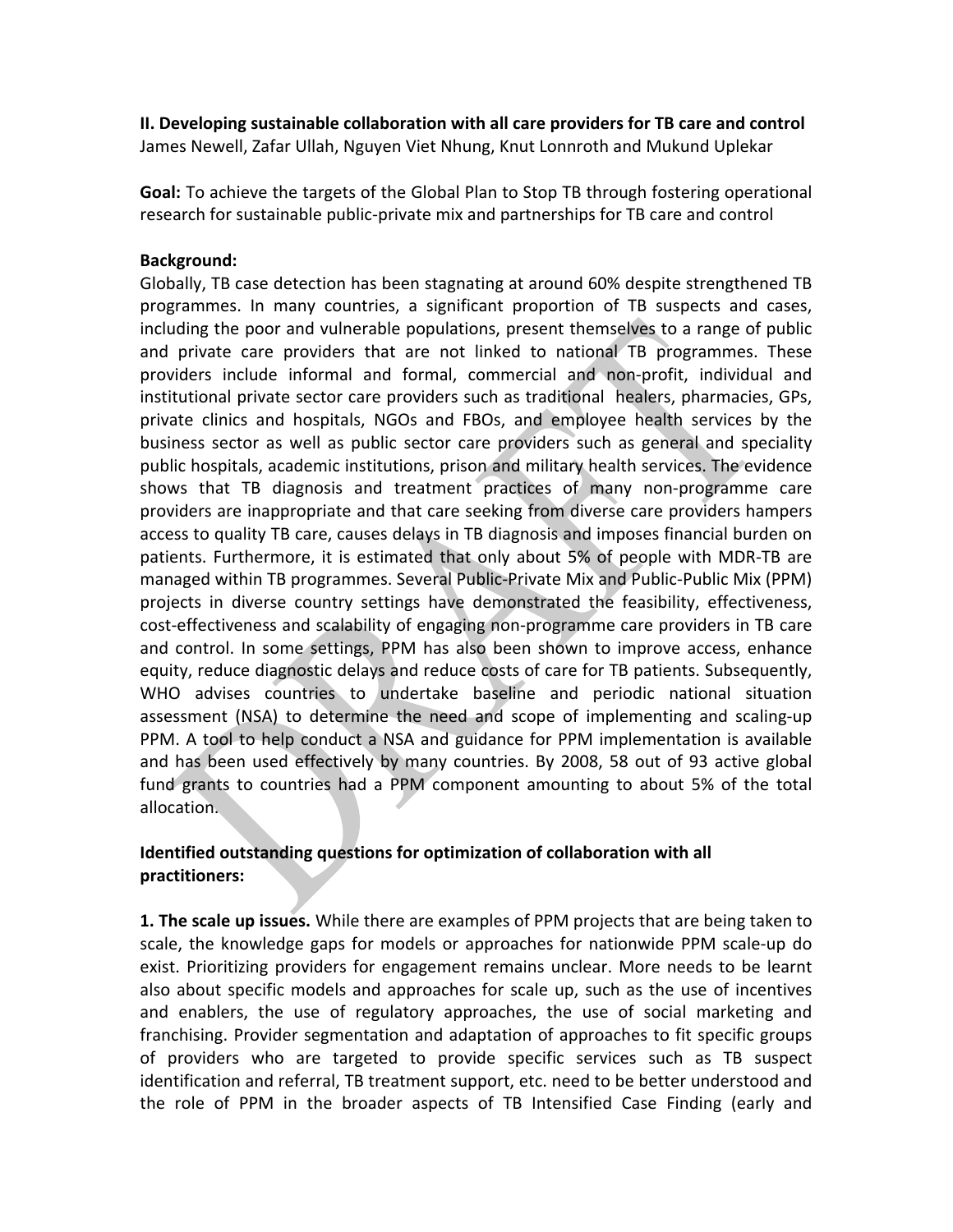complete TB case finding) among respiratory symptomatic patients requires clarity. Effectiveness and feasibility of PPM implemented with the Practical Approach to Lung health (PAL) also need to be investigated.

## **2. Measuring the contribution of PPM to TB care and control.**

Measurement of the contribution of diverse care providers to a variety of TB control tasks poses problems and may put an undue burden on the recording and reporting systems. The components of PPM contribution (referral, microscopy, treatment, DOT, default retrieval) that need to be measured at different levels need to be tailored to country contexts. Tied to this is understanding the resource requirements, from the programme perspective for scale‐up and thus the ability to weigh PPM outputs and outcomes against resource inputs which can help to monitor PPM cost effectiveness as initiatives are taken to scale.

**3. The TB Care and Control Quality Issues** as PPM initiatives are taken to scale using the International Standards of TB Care as the yardstick and also from the perspective of the patient

## **Priority Areas for Operational Research:**

It appeared essential to differentiate here the OR questions to be addressed either local/national or international level.

## **1. Improve and scale up existing approaches to engaging all providers**

#### *At the global level*

- Develop an evidence base of different PPM models and approaches to scale up that includes contextualised analyses of reasons for success/failure as well as mechanisms to create demand for quality services. Methods include structured evaluation of existing models using methods such as Pawson's realistic evaluation approach; observational cohort studies; intervention cohort studies; cost‐ effectiveness studies.
- Assess enablers and incentives for different care providers. Methods include qualitative studies with providers; intervention cohort studies testing various enablers and incentives adapted to local context.
- Assess different mechanisms to fund scale up. Methods include costing studies.

## *At the national/local level*

 Identify locally appropriate approaches to scale up, include PPM/PAL integration. Methods include situation analyses; qualitative studies with potential providers and users; intervention studies.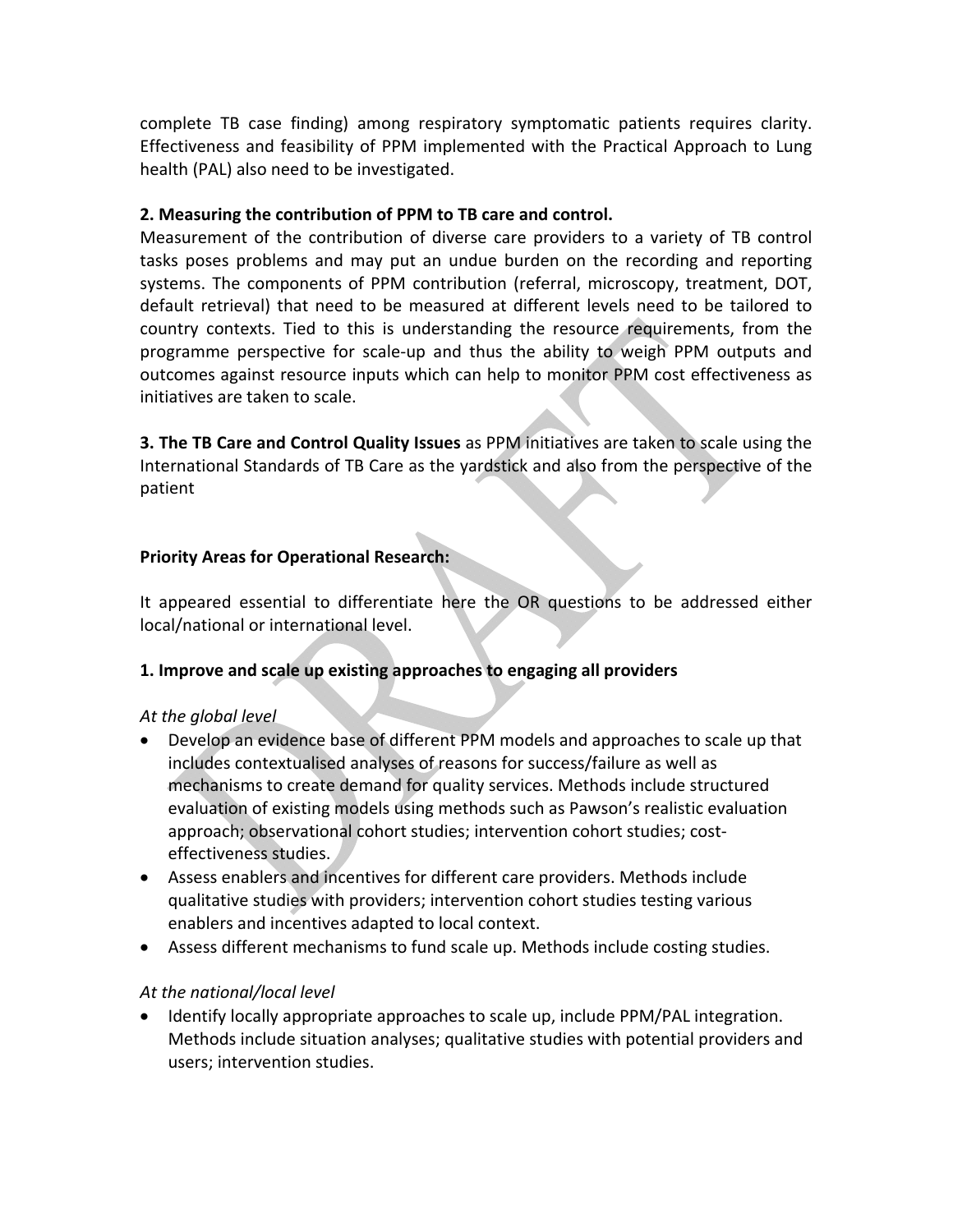- Assess mechanisms to create demand for quality services. Methods include cohort studies, user satisfaction studies; rapid participatory appraisal<sup>1</sup> (or ethnographic mapping) to better understand health seeking behaviour; health systems mapping to better understand providers, services and quality.
- Assess quality of TB care and control, using the ISTC as the yardstick, as initiatives are taken to scale. Methods include analysis of routine cohort reports; observation, quantitative and qualitative studies with providers and users.

# **2. Measure the contributions of different provider groups to TB care and control**

## *At the global level*

 Assess contributions of different care providers to TB control. OR is needed to develop appropriate methods.

## *At the national/local level*

- Assess the abilities of different providers to improve user access, case detection and outcomes for underserved groups, and reduce diagnostic delays and costs of care. Methods include situation analyses; user and provider surveys; surveys of drug sales; analysis of information from pharmaceutical companies.
- Understand resource requirements for scale up. Methods include integrated costing studies and cost modeling for all providers.

# **3. Encourage involvement of as yet unengaged providers**

## *At the global level*

 $\overline{a}$ 

 Develop an evidence base of different models and approaches. Methods include review of existing approaches; observational cohort studies; intervention cohort studies; cost-effectiveness studies.

## *At the national/local level*

- Identify potential new providers that could provide accessible and effective services. Methods include mapping of large employers and organisations.
- Assess effectiveness of models involving new providers. Methods include qualitative studies with potential new providers; intervention cohort studies; cost-effectiveness studies; user satisfaction surveys;

 $<sup>1</sup>$  Annett H, Rifkin SB. Guidelines for rapid participatory appraisal to assess community health needs.</sup> Geneva: World Health Organisation , 1995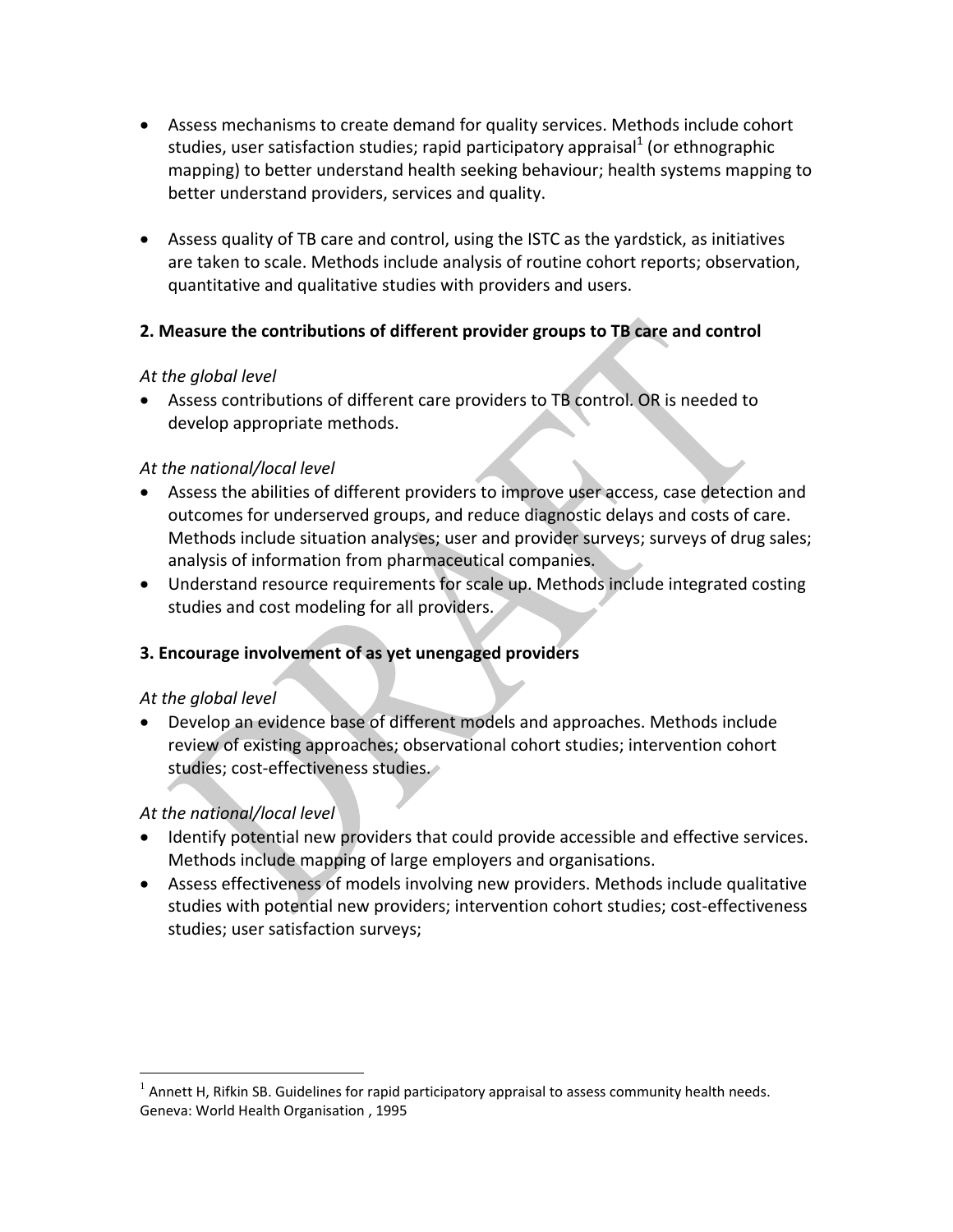# **4. Encourage involvement of private sector in MDR‐TB management and TB/HIV collaborative activities**

## *At the global level*

 Develop an evidence base of different models and approaches. Methods include review of existing approaches (systematic reviews); observational cohort studies; intervention cohort studies; cost-effectiveness studies.

## *At the national/local level* (depending on the local epidemiology)

- Identify potential providers that could provide accessible and effective services for MDR‐TB and TB/HIV management. Methods include mapping and review.
- Assess effectiveness of models for PPM for MDR‐TB and TB/HIV. Methods include qualitative studies; intervention cohort studies; cost‐effectiveness studies; user satisfaction surveys.

## **5. Develop and assess responses to changing involvement of diverse providers in TB care and control**

## *At both global and national levels*

- Identify and assess ways to ensure rational use of new diagnostics and drugs in the private sector. Methods include structured evaluation of existing approaches; ethnographic mapping to better understand providers' practices.
- **6. Encourage introduction of regulatory approaches such as mandatory TB case notification, certification and accreditation, and restricting access to anti‐TB drugs to collaborating care providers**

## *At global level*

 Develop an evidence base of regulatory approaches that includes contextualised analyses of reasons for success/failure. Methods include structured evaluation of existing approaches; ethnographic mapping to better understand providers' practices.

## *At national level*

 Develop locally appropriate regulatory approaches. Methods include situation analyses; ethnographic mapping to better understand providers' practices and willingness to comply with regulation; political analysis to assess ability of the state/others to encourage and ensure compliance with regulations.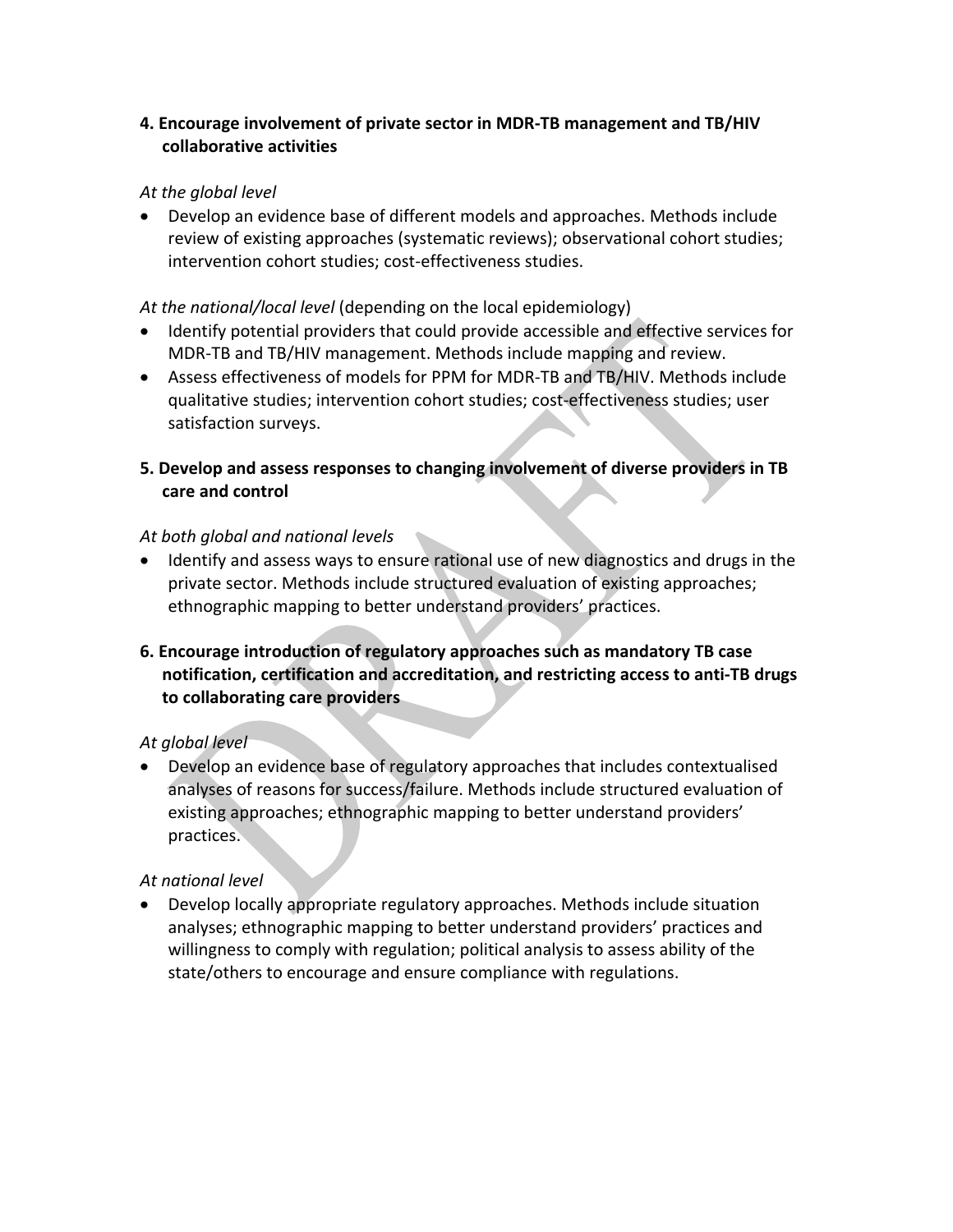# **III. Prevention of TB in HIV‐infected patients and joint treatment of TB and HIV – Global update and Need for Operational Research**

Jonathan Golub, Alwyn Mwinga, Neil Martinson, Jay Varma, Soumya Swaminathan

#### **Goal of the session:**

To address priority operational research questions at global and regional level to improve implementation of joined TB/HIV control activities

#### **Background:**

The WHO 3 I's strategy recommends that all people living with HIV should be screened for tuberculosis, and, if tuberculosis is ruled out, isoniazid preventive therapy (IPT) should be provided. Despite this recommendation, less than 1% of people living with HIV were started on IPT in 2008 (WHO 2009). Among people living with HIV that develop TB disease, mortality remains unacceptably high. Early initiation of co‐trimoxazole and anti-retroviral therapy can reduce mortality, but linking HIV-infected TB patients to HIV care and treatment has proven challenging.

#### **Identified outstanding operational questions:**

Operational research is needed in developing countries to optimize prevention and treatment of TB in people living with HIV.

#### *Barriers to TB diagnosis:*

Among people living with HIV who have not yet been diagnosed with TB, barriers to TB diagnosis include the lack of awareness by HIV care providers about why and how they should screen for TB disease, inadequate recording, reporting and monitoring of TB screening in HIV care and treatment settings, and limited access to TB diagnostics in HIV care and treatment settings.

#### *Barriers to IPT initiation*:

Among people living with HIV who have been screened and are deemed eligible for IPT, barriers to IPT initiation remain formidable, despite the presence of substantial clinical research to address these. For example, many programs remain unclear about whom they should prioritize for IPT, i.e. whether IPT should be offered to all HIV patients that do not have active TB disease or whether it should be restricted to those with specific tuberculin skin test results or to patients above or below a specific CD4 threshold. Similarly, there are questions about the optimum mode of delivery (e.g., in clinics vs. through home health; in HIV facilities or TB facilities), frequency and type of monitoring for adherence, toxicity, and breakthrough TB disease, and methods to train and motivate health care workers.

#### *Barriers to optimal joint TB and HIV diagnosis and treatment:*

Among patients who seek care in TB clinics, HIV testing has been scaled up rapidly around the world. Nevertheless, in many settings, particularly countries with concentrated or low‐level HIV epidemics, major questions remain about whether or how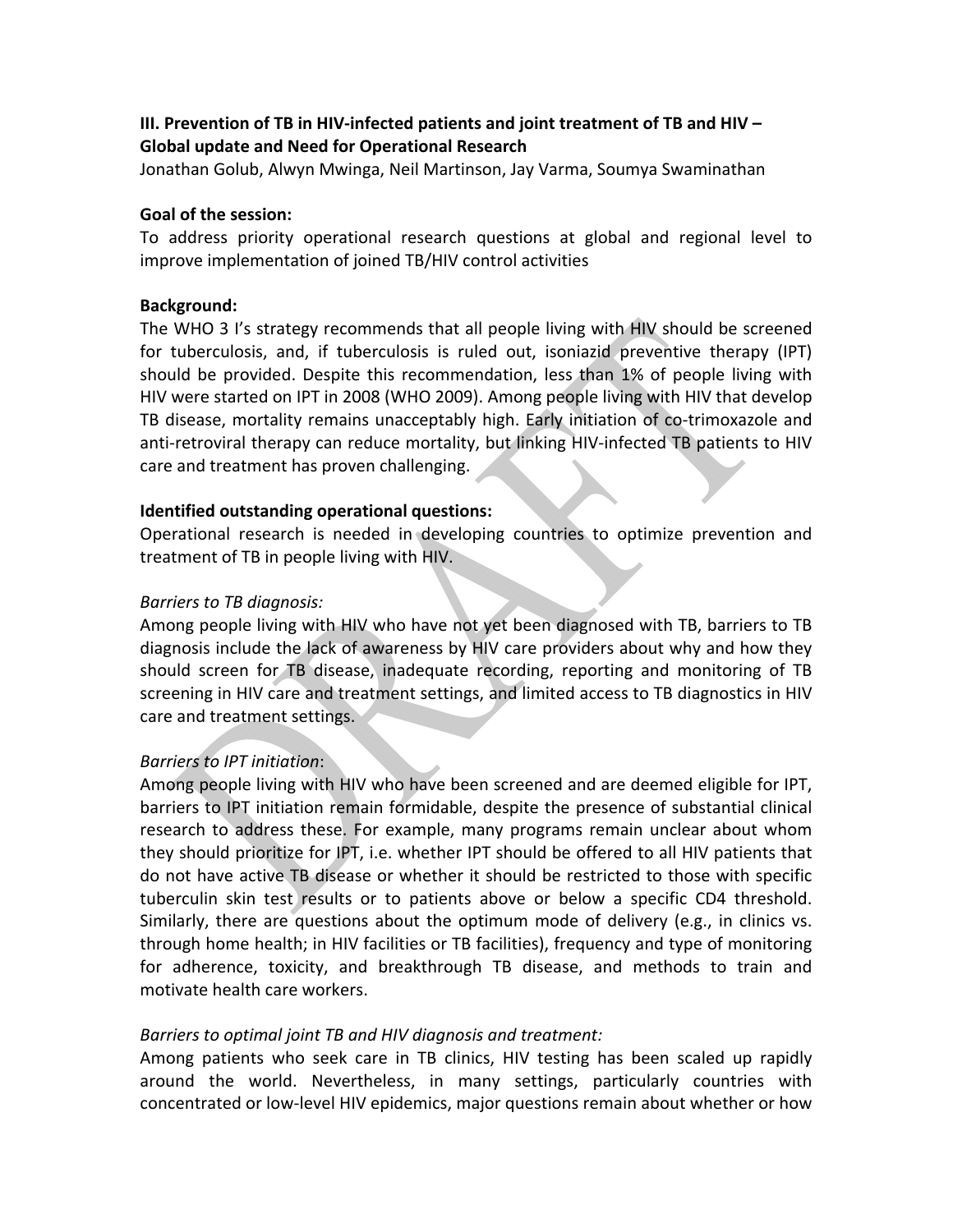to implement targeted, as opposed to universal, HIV testing of TB patients. When TB patients are diagnosed with HIV infection, these patients should immediately be evaluated for HIV care and treatment, particularly co-trimoxazole and anti-retroviral therapy, to reduce short‐term mortality. Nevertheless, the optimum models for joint TB and HIV diagnosis and treatment remain ill-defined at the patient and public health level, i.e. how to connect TB and HIV clinical services and how to conduct joint monitoring and evaluation of these services.

#### **Priority Areas for Operational Research:**

## **1. Optimization of linkages between TB and HIV programs:**

What forms of cross-referral, co-location of services, and community participation may increase the proportion of people living with HIV (PLHIV) who are screened for TB disease, in whom IPT is initiated, and who survive during treatment for TB disease? Specific attention should be paid to studying these questions in special populations, such as children, injection drug users, and prisoners. For this, it is necessary to carry out studies that would determine the best linkages between TB and HIV programs. In particular, the following questions need to be addressed:

‐ Determine best strategies and optimal models to integrate and deliver joint TB/HIV interventions, including antiretroviral therapy, at community and health sector level to HIV‐infected TB adults, children and families

‐ Determine the best models of community participation (i.e. effective, feasible, acceptable, sustainable) for enhanced TB case finding and early HIV detection to reduce delay in initiation of TB and HIV care, and their impact on reducing TB and HIV transmission

‐ Determine cost‐effectiveness of joint TB/HIV interventions delivered through community approach and through health facilities

‐ Determine the best models of delivery of collaborative TB/HIV interventions to most at risk and special populations in all settings with different TB and HIV epidemiology and epidemic states

– Level: national, regional

– Time frame: short‐term

– Method: observational studies, e.g. case‐control clinics or communities or before‐and‐ after interventions.

## **2. Assess validity of TB screening algorithms in different settings**

In PLHIVs who attend health facilities, does implementation of the WHO recommended algorithm for TB screening increase the proportion of subjects screened for TB, reduce the proportion of PLHIV that develop TB disease during IPT, and reduce mortality during TB treatment compared with current policy or more intensive TB screening strategies (e.g. microbiologic evaluation of all PLHIV)? Specific attention should be paid to studying this question in different contexts in which TB screening might occur, such as HIV counseling and testing centers, HIV clinics, community‐based case finding, and household contact investigations. The following questions need to be addressed: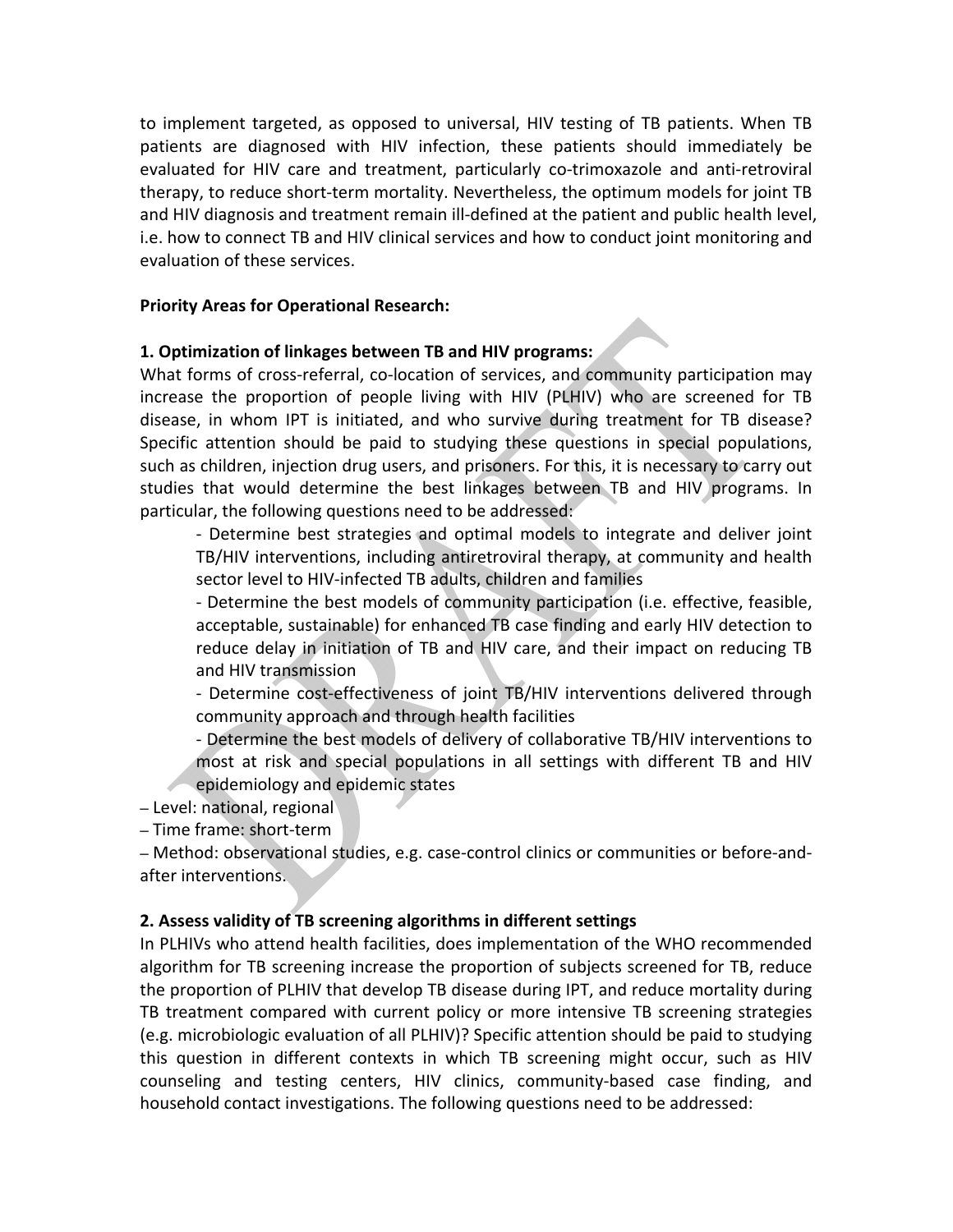‐ what is the best model to eliminate diagnostic delay, hasten treatment initiation for TB and reduce mortality, using existing tools including the efficacy of the revised WHO algorithm for smear negative TB among HIV infected TB suspects ?

‐ what are the best strategies to promote and scale‐up integrated screening of HIV‐infection and TB infection and disease among household contacts of HIV‐ infected TB patients ?

‐ What are the best operational models for enhanced case finding of TB among HIV infected patients in HIV service facilities and at community level in both high and low HIV prevalence settings ?

– Level: regional, national

– Time frame: short‐term

– Method: Observational studies (before/after; stepped‐wedge design)

## **3. Reducing mortality in co‐infected patients:**

In people living with HIV being treated for TB, what factors are associated with death during TB treatment and, among those who die, what are the most common causes of death? Although use of ART and co-trimoxazole have been clearly documented to reduce mortality during TB treatment, specific attention should be paid to identifying whether the absence of such treatment is responsible for ongoing, high mortality rates or whether additional, modifiable risk factors can be identified.

– Level: local, national, multi‐country

– Time frame: short‐term

– Method: Descriptive studies, observational studies

## **4. Optimal timing of IPT in relation to ART:**

In people living with HIV and eligible for both IPT and ART, what is the optimal duration, safety, efficacy and cost-effectiveness of isoniazid preventive therapy alone or added with antiretroviral therapy in reducing the risk of active TB compared to antiretroviral therapy alone among people living with HIV, particularly under program conditions?

‐ Level: international, regional, local

‐ Time frame: short‐term

- Method: observational data; propensity scoring methods for adjustment of unmeasured confounding

#### **6. Models to improve adherence to IPT**

In people living with HIV initiating IPT, what models of medication delivery, clinical monitoring, and community support reduce rates of default during IPT, reduce the incidence of breakthrough TB, and reduce the occurrence of severe, adverse events? What are the best operational models to scale-up IPT in HIV care setting including frequency of symptom screening, monitoring tools and measures to maintain high adherence among patients and health workers

‐ Level: local, national

‐ Time frame**:** short‐term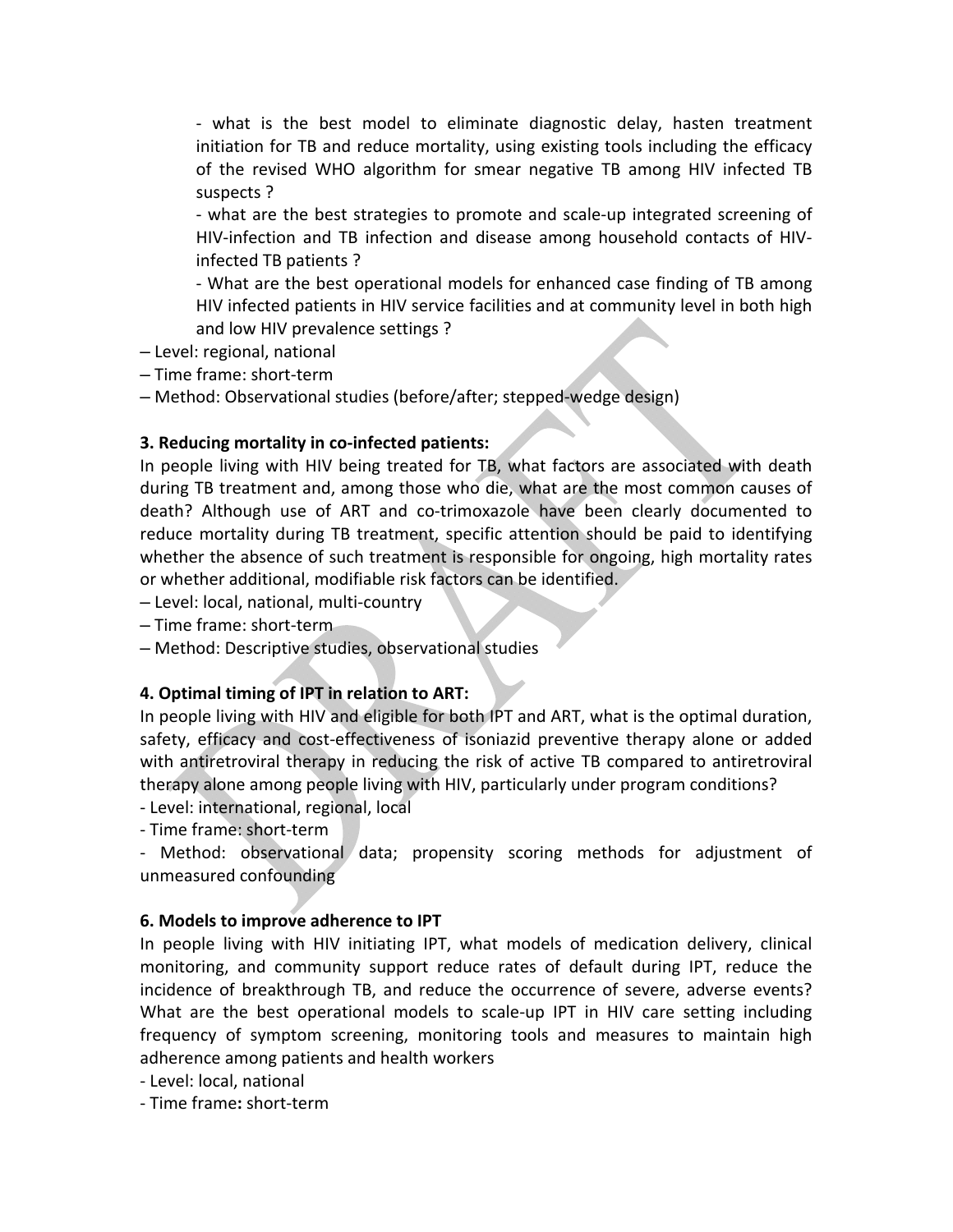‐ Method: observational studies, cluster randomized trials

## **8. Optimizing infection control to reduce TB transmission**

In HIV care and treatment settings, does a standardized package of infection control (IC) interventions reduce nosocomial TB transmission compared with current policy and practices? Do selected IC interventions reduce nosocomial TB transmission? For both of these questions, the best recognized indicator to measure (in operational research studies) is TB infection rates in health care workers. Therefore, the following wuld need to be addressed:

‐ Determine the best infection control interventions that effectively reduce *M. tuberculosis* transmission (both drug susceptible and resistant) in health care settings, at home and in the community

‐ Determine the best operational models, i.e. practical, feasible, easily reproducible and effective, to implement and monitor infection control measures in health facilities

‐ Determine the best operational models to assess the impact of infection control measures in reducing the spread of *M. tuberculosis* to HIV‐infected adults and children

‐Level: local, national, multi‐country

‐Time frame: medium‐term

‐Method: cluster randomized trials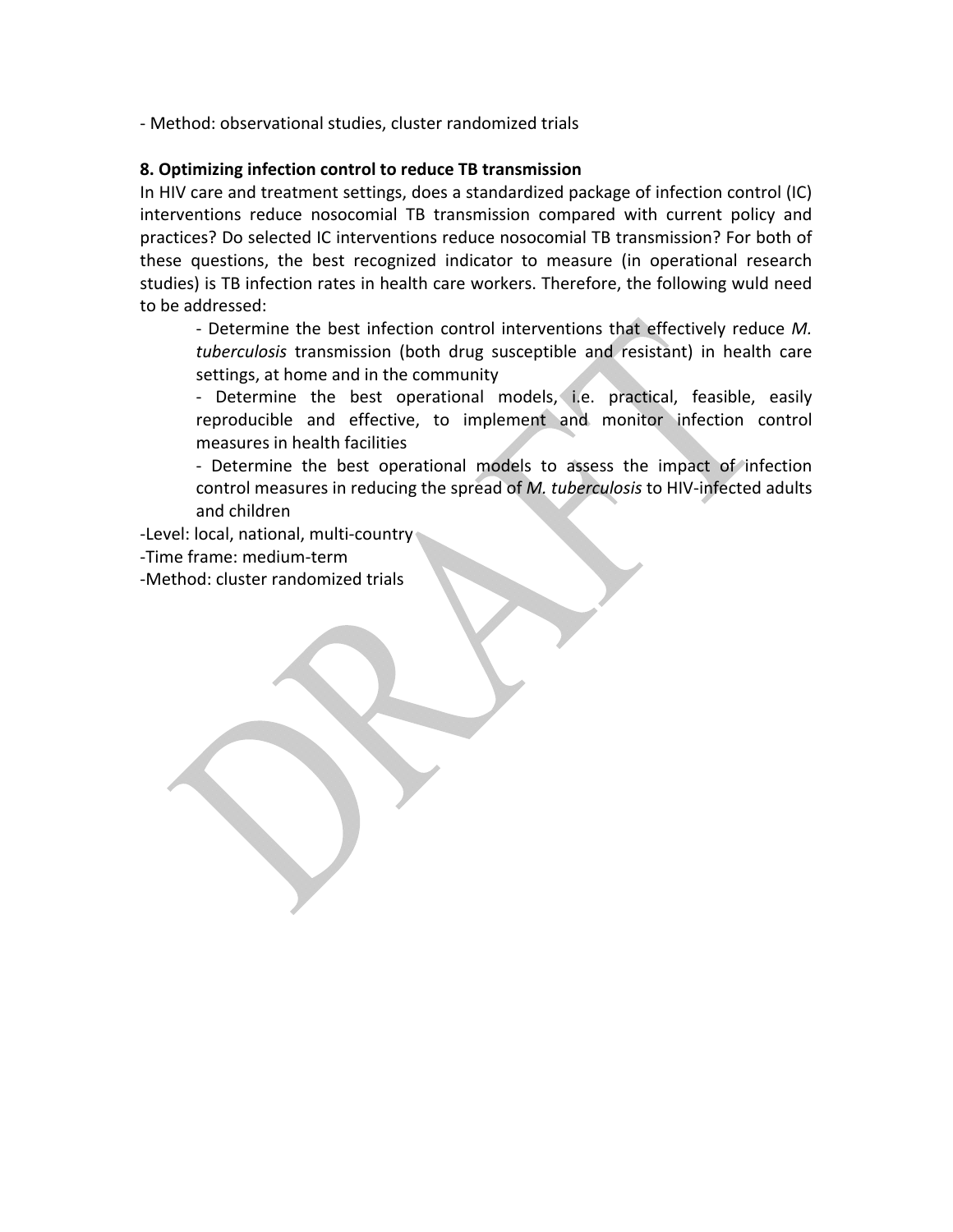# **IV. Treatment of Drug‐susceptible and M/XDR‐TB: optimal access, delivery and community participation**

C. Lienhardt, Anthony Harries, Matteo Zignol, Jennifer Furin, Rony Zachariah

#### **Goal:**

To investigate methods to improve access to and delivery of treatment for drug‐ susceptible, MDR and XDR‐TB patients and encourage community participation

#### **Background:**

Access to health care is the cornerstone of TB control programs that must ensure that all detected patients receive a full course of treatment. This includes establishing effective treatment as well as effective strategies to support the process of care from detection of disease through the completion of appropriate treatment. Limited access and poor adherence to treatment remain, however, major obstacles in the global fight against TB. In 2008, 39% of TB cases were not reported or detected, 93% of MDR‐TB cases were not diagnosed and even more were not treated with an approved GLC regimen, and 93% of HIV‐infected TB patients were not started on antiretroviral treatment. Patient and health system factors contribute to these problems. Major diagnostic delays compromise the treatment outcomes and increase TB transmission. The 2008 WHO report presents a treatment success rate of 87% for new patients with smear‐positive pulmonary TB, but this apparent success hides a number of operational challenges. For MDR‐TB, only 30,000 (7%) out of the 440,000 (95%CI 390,000‐510,000) MDR‐TB cases estimated to have emerged in 2008 globally, were notified, and nearly 6,000 of them (1.4%) were put on treatment. Treatment success of a cohort of 4,500 MDR‐TB patients treated under programmatic conditions in 2004‐6 was 60%. Access to treatment for MDR‐TB remains one of the major problems facing the world today. Only a small fraction of the tens of thousands of diagnosed patients are receiving care. Even among the 72,000 patients approved for GLC treatment, only 19,000 have actually been enrolled. OR is thus highly necessary to improve access to care of DS and MDR-TB patients

## **Priority areas for operational research:**

**1. Identify reporting gaps:** Determine treatment outcomes of new smear positive PTB at different sources: compare sputum lab register with TB patient register. Also, compare TB treatment outcomes by treatment cards, registers and quarterly reports. This should also be done for patients enrolled in re‐treatment regimens.

- ‐ Level: national /international level
- ‐ Time frame: short‐term
- ‐ Method: cohort reporting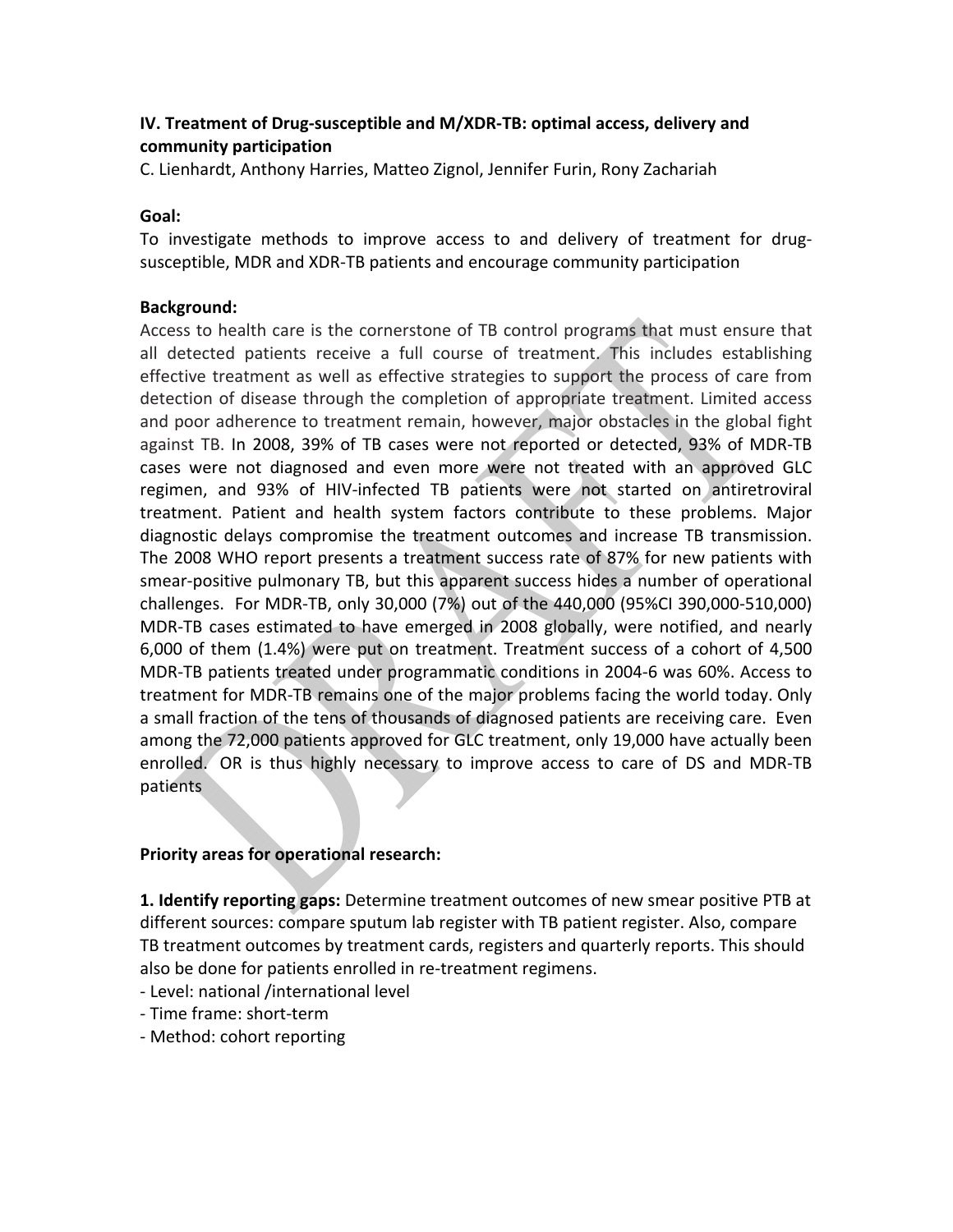#### **2. Avoiding irregular treatment and improve adherence**

Avoiding missed doses on treatment is beneficial, since not all who receive irregular treatment will default but may be at high risk for acquired resistance. Similarly, defaulting from treatment may contribute to drug resistance. Efforts are needed under programmatic condition in order to reduce irregular adherence or default from treatment (and hence reduce the risk of death and resistance among these individuals); and to reduce selective pressure for resistant organisms among patients who have irregular treatment, but do not default.

- **2.1 Do better "patient locators" at the time of identification or registration of TB suspects improve case holding and reduce default?** (mobile phones of patients and relatives; better geographical addresses; other methods ?)
	- ‐ Level: national
	- ‐ Time frame: short/medium term
	- ‐ Method: case‐control / observational studies
- **2.2 Mapping of primary defaulters (suspects, in lab register, in TB register) to understand geographic factors**
	- ‐ Level: national
	- ‐ Time frame: short/medium term
	- ‐ Method: case‐control / observational studies

# **3. Is there an association between drug stock‐outs and default/treatment failure/ death/acquisition of additional resistance?**

Better monitoring of national and local TB drug stocks and operational research studies to determine associations between drug stock‐outs and case holding

- ‐ Level: national /international level
- ‐ Time frame: medium‐term
- ‐ Method: retrospective cohort

## **4. Improve decentralized and fully integrated access to HIV testing and combined TB and HIV treatment.**

All HIV‐infected TB patients should start ART early; the provision of TB drugs and ART drugs should be in the same facility. How can we provide joint treatment at health centres? How can we better engage communities (structures, support, links with traditional systems…)? Should TB programs have their own stock of tests, prophylactic or antiretroviral treatment ? Should they be able to place orders to HIV programmes for patients receiving TB treatment or, should they have to refer patients to HIV programmes for all the above?

- ‐ Level: national /international level
- ‐ Time frame: short‐term
- ‐ Method: descriptive studies ‐ cohort reporting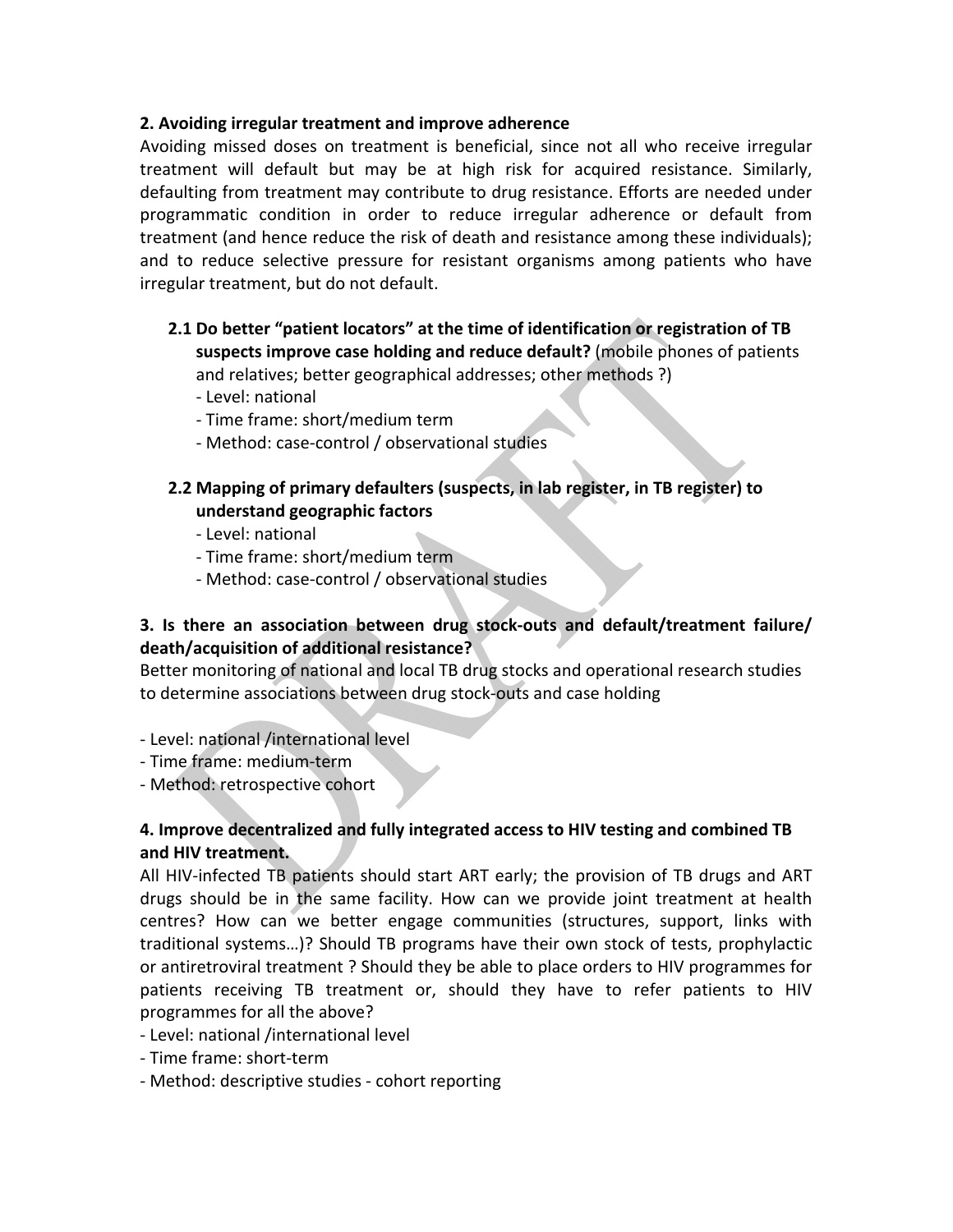#### **5. Re‐treatment regimen and amplification of drug resistance**

How effective is the re-treatment regimen and does it amplify drug resistance?

- ‐ Level: national /international level
- ‐ Time frame: medium‐term
- ‐ Method: cohort reporting ‐ drug resistance studies

**6. PPM collaboration studies:** how to get realistic data on numbers of DS and DR‐TB cases treated in the private sector and know about treatment outcomes ? Why do people use the private sector rather than the public sector? How to engage with the private sector (esp. in India, China) for the treatment of DS and DR‐TB?

- ‐ Level: national/international level
- ‐ Time frame: short/medium‐term

‐ Method: National surveillance tool; situation analysis; surveys; qualitative studies; cohort reporting.

## **7. Define and evaluate strategies for integration/scale‐up of DR‐TB management within TB control programs (what models ?)**

# **7.1 Develop algorithms for selecting patients eligible for DST and 2nd‐line treatment in different settings (early identification of MDR‐TB):**

It is necessary to develop optimal strategies targeting patients most at risk of developing or having MDR‐TB. Also interesting would be the operational steps & time required to introduce new diagnostics for identification of drug‐resistance. Note that different methods will require different technologies/infrastructure, but many processes will likely be identical.

- ‐ Level: national/international level
- ‐ Time frame: Medium/long‐term
- ‐ Method: cohort reporting

## **7.2 Develop strategies for provision of 2nd‐line treatment (including adherence and use of incentives and enablers, Community based ambulatory care and support)**

- ‐ Level: national /international level
- ‐ Time frame: Medium/long‐term
- ‐ Method: descriptive cohort

## **7.3 Identify bottlenecks for scaling up access to MDR‐TB treatment in different settings**

- ‐ Level: national /international level
- ‐ Time frame: medium‐term
- ‐ Method: descriptive and observational studies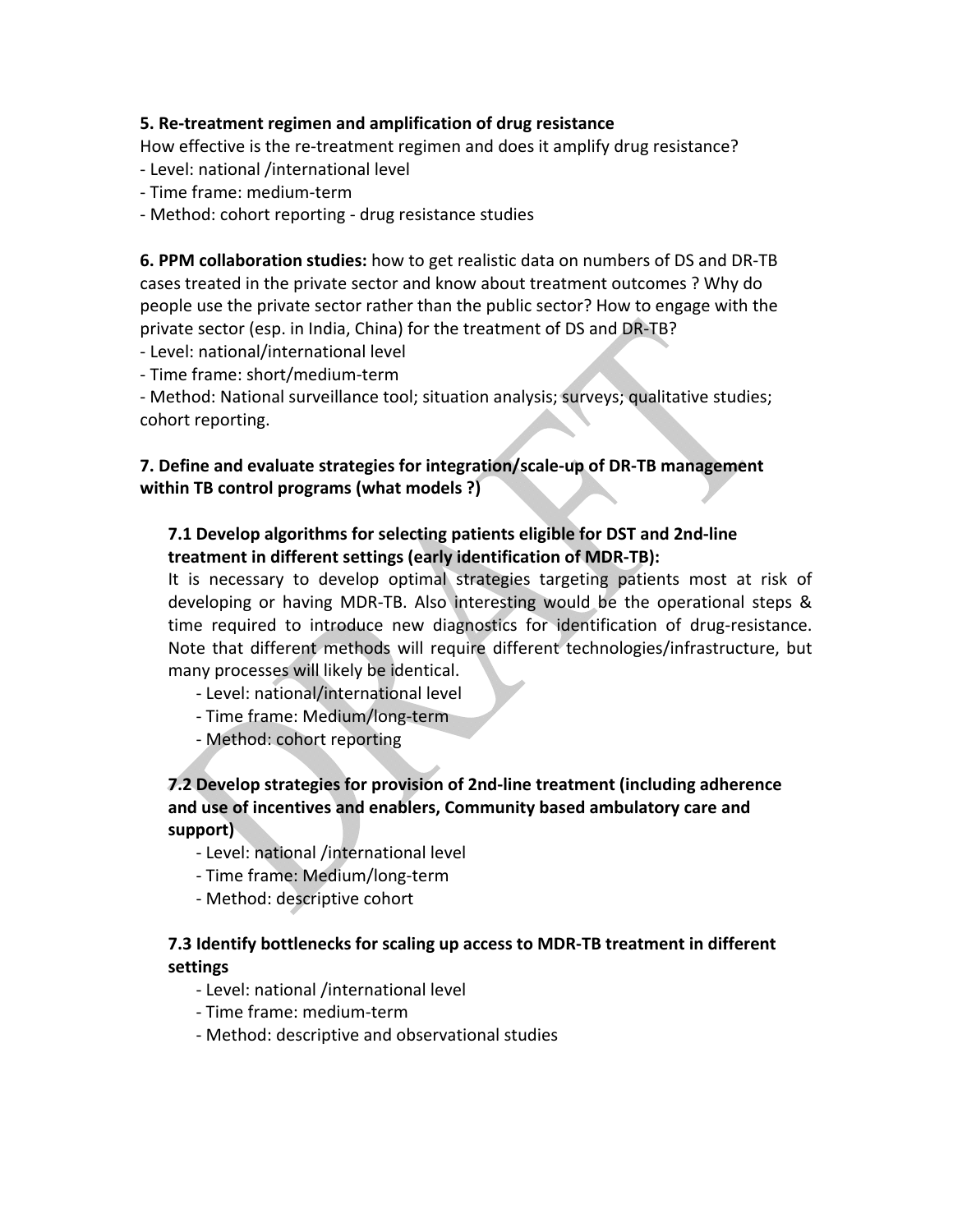**7.4 Evaluate the effectiveness of existing infection control measures and strategies for implementing infection control measures (communities, household and health facilities)**

- ‐ Level: national /international level
- ‐ Time frame: Medium/long‐term
- ‐ Method: descriptive cohort

## **8. Identify risk factors for drug resistant TB**

- ‐ Level: national /international level
- ‐ Time frame: short‐term
- ‐ Method: observational studies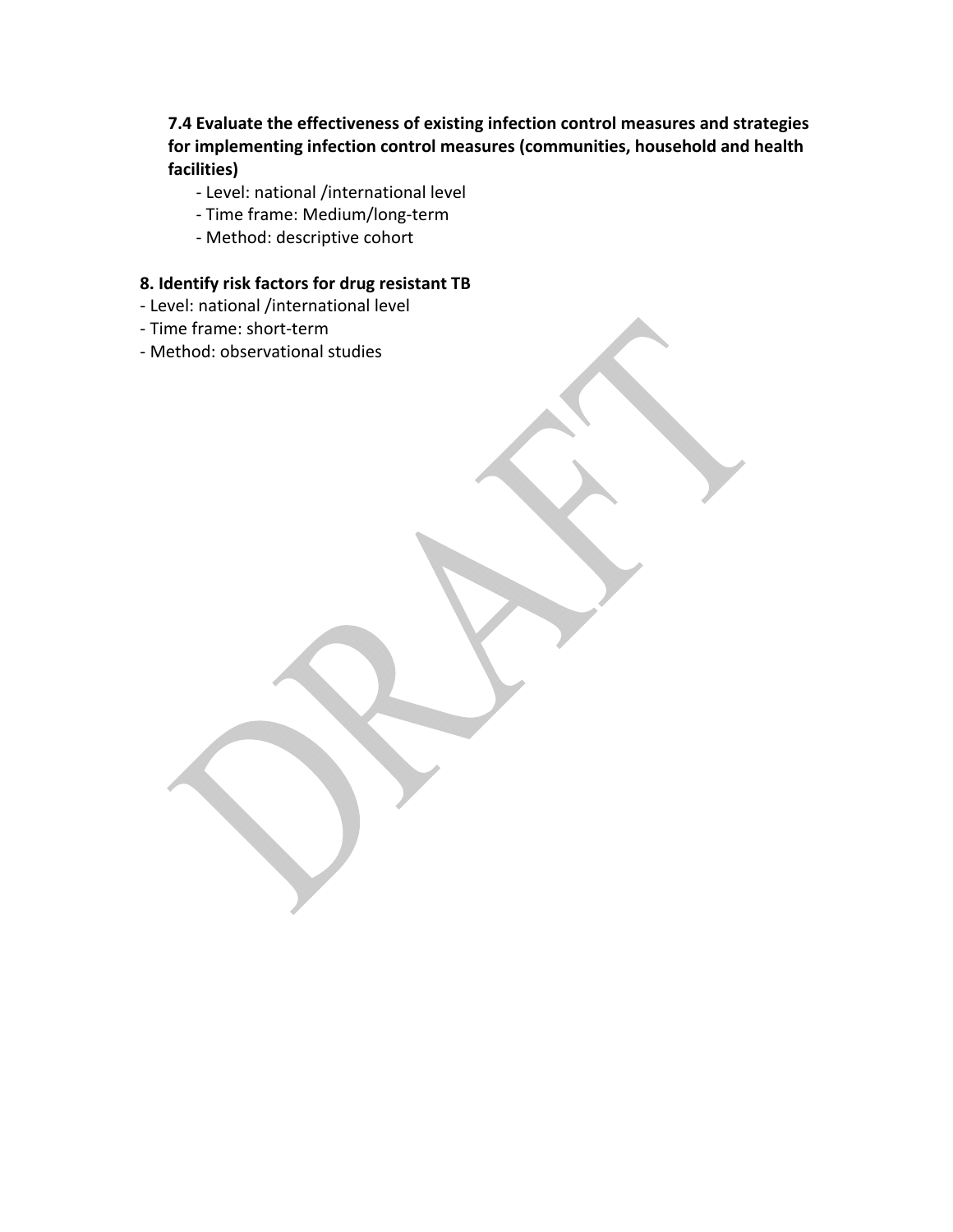#### **V. Capacity Building for Operational Research**

Tony Harries, Rony Zachariah, Marieke J. van der Werf, Frank Cobelens, Gurmit Singh

**Goal of the session:** to address issues related to capacity strengthening for operational research to ensure that countries have the capacity to perform Tuberculosis-related Operational Research to improve TB programme performance. For this session, operational research is defined as research that aims to improve the performance of the National TB Control Programme of the country

#### **Rationale:**

Despite international interest in the subject of operational research, the reality is that very little research is conducted or published from resource‐limited settings where the greatest burden of tuberculosis resides. Yet major funders such as the Global Fund to fight Against AIDS, Tuberculosis and Malaria explicitly state that up to 10% of country proposal budgets should include monitoring and evaluation and operational research. There is wide consensus that OR is important at local/national level to improve programme performance and at international level to guide for policy recommendations. Questions remain however on the where OR should be "located" (NTP, Govt. Institute, University, NGO, or partnership?), and on the sort of capacity to develop and how, as well as on the evaluation of outcomes of training. NTPs often lack expertise, infrastructure, staff, funds, policy cycle, and/or professional culture, and there might be a disconnection between programmers & researchers. Key aspect of capacity building/strengthening in OR at programme levels are that: (i) OR be embedded in Programme Strategy Plan, (ii), there must be an OR focal point in Programmes, (iii) OR projects should end‐up with clear results to alter/improve programme performance

# **The following ten key enabling factors for capacity building/strengthening in OR at programme level have been identified:**

- (i) OR should be embedded in a Programme Strategy Plan ,
- (ii) there must be an OR focal point (supported by other field staff) that supports the programme manager and who coordinates and sets the national research priorities,
- (iii) programme staff that engage in operational research should be encouraged and motivated through on‐the‐job training and supervision, being provided with dedicated time and opportunity for research activities, provided with opportunities to make presentations at national and international conferences, research bonuses and small grants,
- (iv) there should be adequate infrastructure (eg room space, computers, internet, stationary) and implementation support (eg motorbikes),